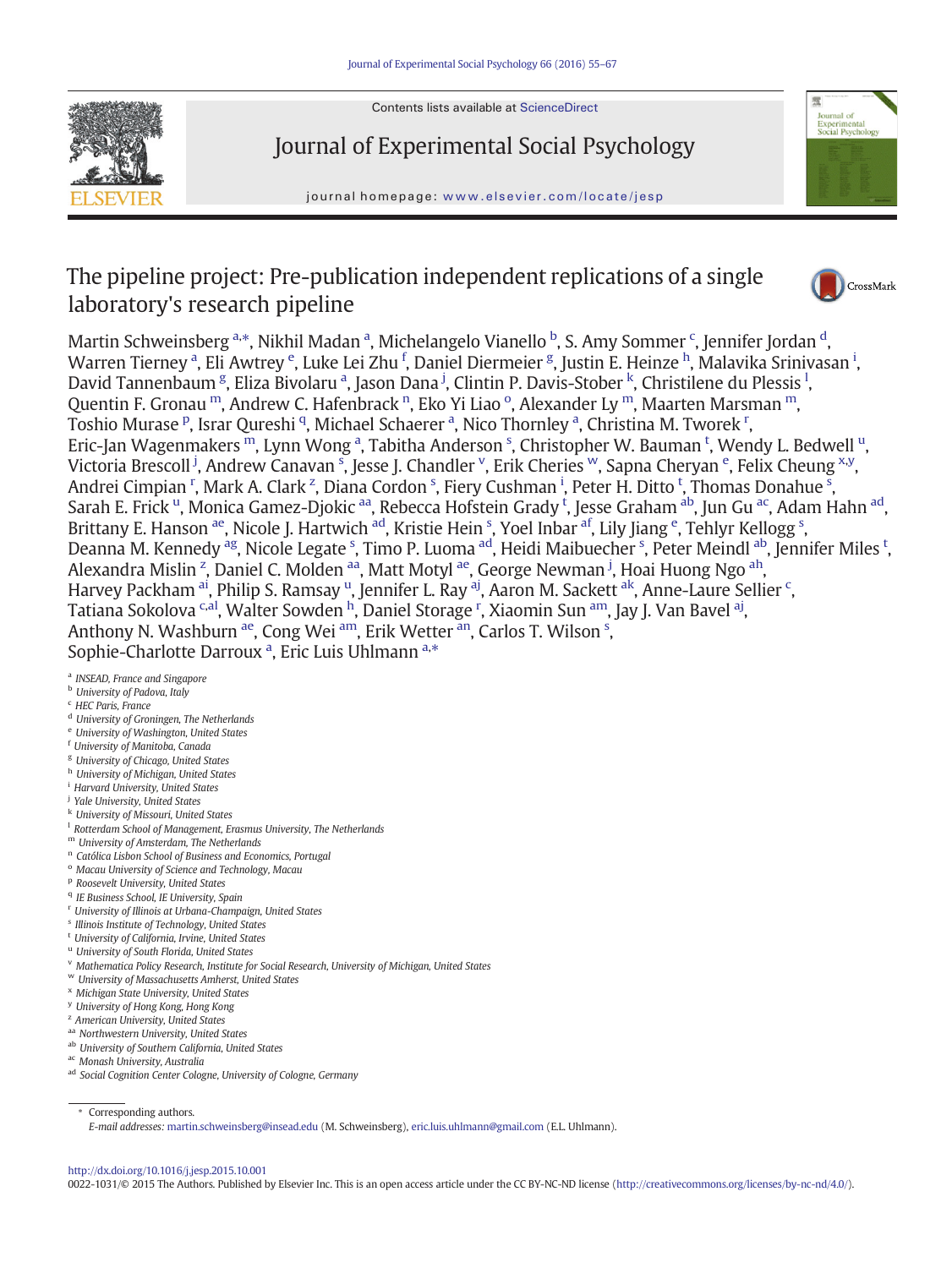- <span id="page-1-0"></span>ae University of Illinois at Chicago, United States
- af University of Toronto, Canada
- ag University of Washington Bothell, United States
- ah Université Paris Ouest Nanterre la Défense, France
- ai University of Hong Kong, Hong Kong
- aj New York University, United States
- ak University of St. Thomas, United States
- al University of Michigan, United States
- <sup>m</sup> Beijing Normal University, China
- an Stockholm School of Economics, Sweden

#### ARTICLE INFO ABSTRACT

Article history: Received 31 October 2014 Revised 29 September 2015 Accepted 1 October 2015 Available online 24 March 2016

Keywords: Crowdsourcing science Replication Reproducibility Research transparency Methodology Meta-science

This crowdsourced project introduces a collaborative approach to improving the reproducibility of scientific research, in which findings are replicated in qualified independent laboratories before (rather than after) they are published. Our goal is to establish a non-adversarial replication process with highly informative final results. To illustrate the Pre-Publication Independent Replication (PPIR) approach, 25 research groups conducted replications of all ten moral judgment effects which the last author and his collaborators had "in the pipeline" as of August 2014. Six findings replicated according to all replication criteria, one finding replicated but with a significantly smaller effect size than the original, one finding replicated consistently in the original culture but not outside of it, and two findings failed to find support. In total, 40% of the original findings failed at least one major replication criterion. Potential ways to implement and incentivize pre-publication independent replication on a large scale are discussed.

© 2015 The Authors. Published by Elsevier Inc. This is an open access article under the CC BY-NC-ND license (<http://creativecommons.org/licenses/by-nc-nd/4.0/>).

The reproducibility of key findings distinguishes scientific studies from mere anecdotes. However, for reasons that are not yet fully understood, many, if not most, published studies across many scientific domains are not easily replicated by independent laboratories [\(Begley](#page-11-0) [& Ellis, 2012;](#page-11-0) [Klein et al., 2014;](#page-11-0) [Open Science Collaboration, 2015](#page-12-0); [Prinz, Schlange, & Asadullah, 2011\)](#page-12-0). For example, an initiative by Bayer Healthcare to replicate 67 pre-clinical studies led to a reproducibility rate of 20–25% [\(Prinz et al., 2011](#page-12-0)), and researchers at Amgen were only able to replicate 6 of 53 influential cancer biology studies [\(Begley & Ellis, 2012\)](#page-11-0). More recently, across a number of crowdsourced replication initiatives in social psychology, the majority of independent replications failed to find the significant results obtained in the original report ([Ebersole et al., in press](#page-11-0); [Klein et al., 2014](#page-11-0); [Open Science](#page-12-0) [Collaboration, 2015](#page-12-0)).

The process of replicating published work can be adversarial [\(Bohannon, 2014](#page-11-0); [Gilbert, 2014;](#page-11-0) [Kahneman, 2014;](#page-11-0) [Schnall, 2014a/b/c](#page-12-0); but see [Matzke et al., 2015\)](#page-12-0), with concerns raised that some replicators select findings from research areas in which they lack expertise and about which they hold skeptical priors [\(Lieberman, 2014;](#page-11-0) [Wilson,](#page-12-0) [2014\)](#page-12-0). Some replications may have been conducted with insufficient pretesting and tailoring of study materials to the new subject population, or involve sensitive manipulations and measures that even experienced investigators find difficult to properly carry out [\(Mitchell, 2014](#page-12-0); [Schwarz & Strack, 2014;](#page-12-0) [Stroebe & Strack, 2014](#page-12-0)). On the other side of the replication process, motivated reasoning [\(Ditto & Lopez, 1992](#page-11-0); [Kunda, 1990;](#page-11-0) [Lord, Ross, & Lepper, 1979](#page-11-0); [Molden & Higgins, 2012](#page-12-0)) and post-hoc dissonance [\(Festinger, 1957\)](#page-11-0) may lead the original authors to dismiss evidence they would have accepted as disconfirmatory had it been available in the early stages of theoretical development ([Mahoney, 1977](#page-11-0); [Nickerson, 1999;](#page-12-0) [Schaller, 2016;](#page-12-0) [Tversky &](#page-12-0) [Kahneman, 1971](#page-12-0)).

We introduce a complementary and more collaborative approach, in which findings are replicated in qualified independent laboratories before (rather than after) they are published (see also [Schooler, 2014](#page-12-0)). We illustrate the Pre-Publication Independent Replication (PPIR) approach through a crowdsourced project in which 25 laboratories from around the world conducted replications of all 10 moral judgment effects which the last author and his collaborators had "in the pipeline" as of August 2014.

Each of the 10 original studies from Uhlmann and collaborators obtained support for at least one major theoretical prediction. The studies used simple designs that called for ANOVA followed up by t-tests of simple effects for the experiments, and correlational analyses for the nonexperimental studies. Importantly, for all original studies, all conditions and outcomes related to the theoretical hypotheses were included in the analyses, and no participants were excluded. Furthermore, with the exception of two studies that were run before 2010, results were only analyzed after data collection had been terminated. In these two older studies (intuitive economics effect and belief–act inconsistency effect), data were analyzed twice, once approximately halfway through data collection and then again after the termination of data collection. Thus, for most of the studies, a lack of replicability cannot be easily accounted for by exploitation of researcher degrees of freedom [\(Simmons, Nelson, & Simonsohn, 2011](#page-12-0)) in the original analyses. For the purposes of transparency, the data and materials from both the original and replication studies are posted on the Open Science Framework (<https://osf.io/q25xa/>), creating a publicly available resource researchers can use to better understand reproducibility and nonreproducibility in science ([Kitchin, 2014;](#page-11-0) [Nosek & Bar-Anan, 2012](#page-12-0); [Nosek, Spies, & Motyl, 2012\)](#page-12-0).

In addition, as replicator labs were explicitly selected for their expertise and access to subject populations that were theoretically expected to exhibit the original effects, several of the most commonly given counter-explanations for failures to replicate are addressed by the present project. Under these conditions, a failure to replicate is more clearly attributable to the original study overestimating the relevant effect size — either due to the "winner's curse" suffered by underpowered studies that achieve significant results largely by chance ([Button et al.,](#page-11-0) [2013;](#page-11-0) [Ioannidis, 2005;](#page-11-0) [Ioannidis & Trikalinos, 2007](#page-11-0); [Schooler, 2011\)](#page-12-0) or due to unanticipated differences between participant populations, which would suggest that the phenomenon is less general than initially hypothesized ([Schaller, 2016](#page-12-0)). Because one replication team was located at the institution where four of the original studies were run (Northwestern University), and replication laboratories are spread across six countries (United States, Canada, The Netherlands, France, Germany, and China) it is possible to empirically assess the extent to which declines in effect sizes between original and replication studies [\(Schooler, 2011](#page-12-0)) are due to unexpected yet potentially meaningful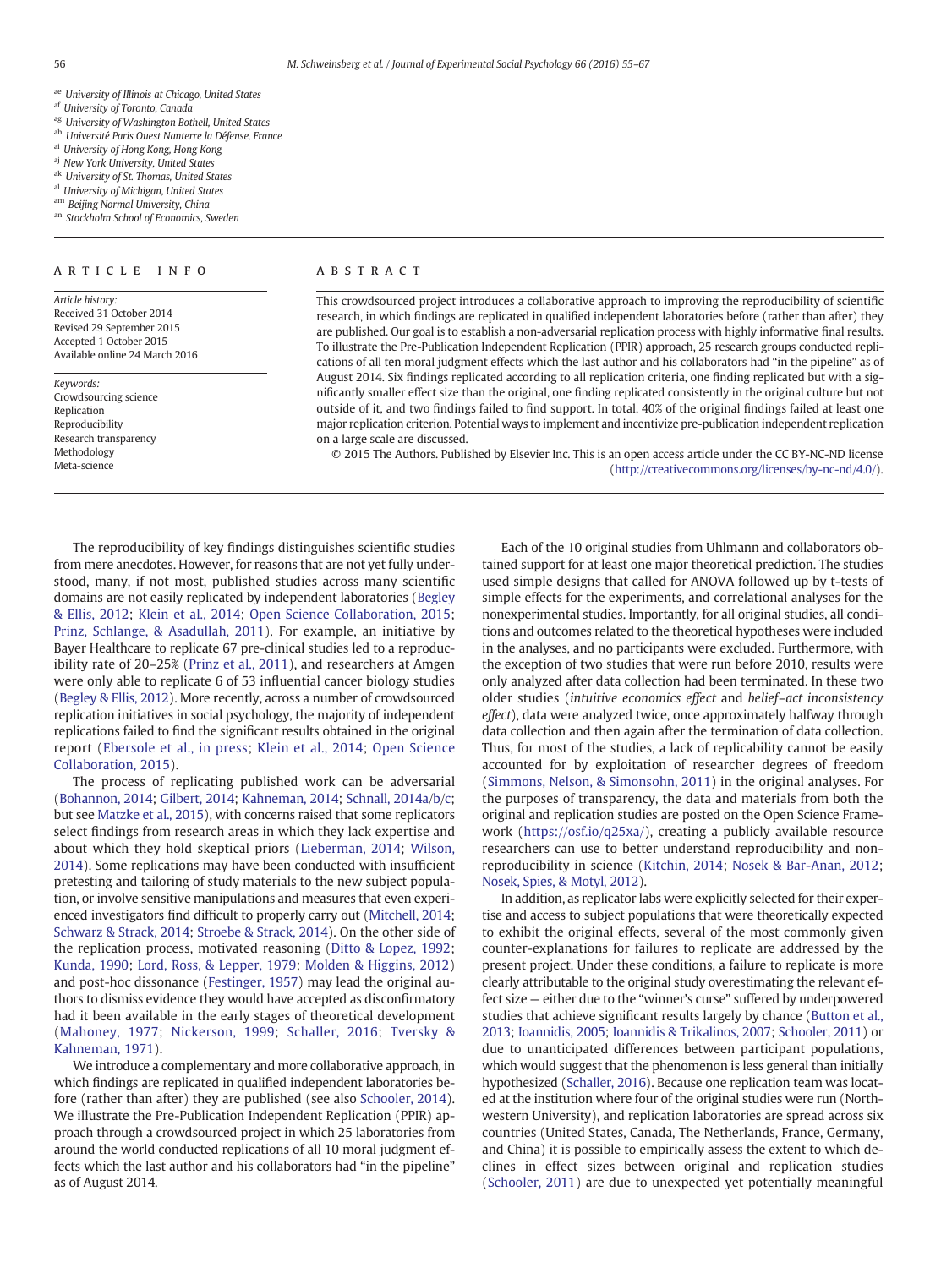cultural and population differences [\(Henrich, Heine, & Norenzayan,](#page-11-0) [2010\)](#page-11-0). For all of these reasons, this crowdsourced PPIR initiative features replications arguably higher in informational value ([Nelson,](#page-12-0) [2005;](#page-12-0) [Nelson, McKenzie, Cottrell, & Sejnowski, 2010](#page-12-0)) than in prior work.

#### 1. Method

#### 1.1. Selection of original findings and replication laboratories

Ten moral judgment studies were selected for replication. We defined our sample of studies as all unpublished moral judgment effects the last author and his collaborators had "in the pipeline" as of August 2014. These moral judgment studies were ideal for a crowdsourced replication project because the study scenarios and dependent measures were straightforward to administer, and did not involve sensitive manipulations of participants' mindset or mood. They also examined basic aspects of moral psychology such as character attributions, interpersonal trust, and fairness that were not expected to vary dramatically between the available samples of research participants. All 10 original studies found support for at least one key theoretical prediction. The crowdsourced PPIR project assessed whether support for the same prediction was obtained by other research groups.

Unlike any previous large-scale replication project, all original findings targeted for replication in the Pipeline Project were unpublished rather than published. In addition, all findings were volunteered by the original authors, rather than selected by replicators from a set of prestigious journals in a given year (e.g., [Open Science Collaboration,](#page-12-0) [2015](#page-12-0)) or nominated on a public website (e.g., [Ebersole et al., in press](#page-11-0)). In a further departure from previous replication initiatives, participation in the Pipeline Project was by invitation-only, via individual recruitment e-mails. This ensured that participating laboratories had both adequate expertise and access to a subject population in which the original finding was theoretically expected to replicate using the original materials (i.e., without any need for further pre-testing or revisions to the manipulations, scenarios, or dependent variables; [Schwarz & Strack,](#page-12-0) [2014;](#page-12-0) [Stroebe & Strack, 2014\)](#page-12-0). Thus, the PPIR project did not repeat the original studies in new locations without regard for context. Indeed, replication labs and locations were selected a priori by the original authors as appropriate to test the effect of interest.

#### 1.2. Data collection process

Each independent laboratory conducted a direct replication of between three and ten of the targeted studies ( $M_{\text{studies}} = 5.64$ , SD = 1.24), using the materials developed by the original researchers. To reduce participant fatigue, studies were typically administered using a computerized script in one of three packets, each containing three to four studies, with study order counterbalanced between-subjects. There were four noteworthy exceptions to this approach. First, the Northwestern University replications were conducted using paperpencil questionnaires, and participants were randomly assigned to complete a packet including either one longer study or three shorter studies in a fixed rather than counterbalanced order. Second, the Yale University replications omitted one study from one packet out of investigator concerns that the participant population might find the moral judgment scenario offensive. Third, the INSEAD Paris lab data collections included a translation error in one study that required it to be re-run separately from the others. Fourth and finally, the HEC Paris replication pack included six studies in a fixed order. Tables S1a–S1f in Supplement 1 summarize the replication locations, specific studies replicated, sample sizes, mode of study administration (online vs. laboratory), and type of subject population (general population, MBA students, graduate students, or undergraduate students) for each replication packet.

Replication packets were translated from English into the local language (e.g., Chinese, French) with the exception of the HEC Paris and Groningen data collections, where the materials were in English, as participants were enrolled in classes delivered in English. All translations were checked for accuracy by at least two native language speakers. The complete Qualtrics links for the replication packets are available at [https://osf.io/q25xa/](https://www.osf.io/q25xa/).

We used a similar data collection process to the Many Labs initiatives [\(Ebersole et al., in press](#page-11-0); [Klein et al., 2014](#page-11-0)). The studies were programmed and carefully error-checked by the project coordinators, who then distributed individual links to each replication team. Each participant's data was sent to a centralized Qualtrics account as they completed the study. After the data were collected, the files were compiled by the project's first and second author and uploaded to the Open Science Framework. We could not have replication teams upload their data directly to the OSF because it had to be carefully anonymized first. The Pipeline Project website on the OSF includes three master files, one for each pipeline packet, with the data from all the replication studies together. The data for the original studies is likewise posted, also in an anonymized format.

Replication teams were asked to collect 100 participants or more for at least one packet of replication studies. Although some of the individual replication studies had less than 80% power to detect an effect of the same size as the original study, aggregating samples across locations of our studies fulfilled [Simonsohn's \(2015\)](#page-12-0) suggestion that replications should have at least 2.5 times as many participants as the original study. The largest-N original study collected data for 265 subjects; the aggregated replication samples for each finding range from 1542 participants to 3647 participants. Thus, the crowdsourced project allowed for high-powered tests of the original hypotheses and more accurate effect size estimates than the original data collections.

#### 1.3. Specific findings targeted for replication

Although the principal goal of the present article is to introduce the PPIR method and demonstrate its feasibility and effectiveness, each of the ten original effects targeted for replication are of theoretical interest in-and-of themselves. Detailed write-ups of the methods and results for each original study are provided in Supplement 2, and the complete replication materials are included in Supplement 3.

The bulk of the studies test core predictions of the personcentered account of moral judgment ([Landy & Uhlmann, 2015;](#page-11-0) [Pizarro & Tannenbaum, 2011;](#page-12-0) [Pizarro, Tannenbaum, & Uhlmann,](#page-12-0) [2012;](#page-12-0) [Uhlmann, Pizarro, & Diermeier, 2015](#page-12-0)). Two further studies explore the effects of moral concerns on perceptions of economic processes, with an eye toward better understanding public opposition to aspects of the free market system [\(Blendon et al., 1997](#page-11-0); [Caplan, 2001,](#page-11-0) [2002](#page-11-0)). A final pair of studies examines the implications of the psychology of moral judgment for corporate reputation management [\(Diermeier, 2011](#page-11-0)).

#### 1.3.1. Person-centered morality

The person-centered account of moral judgment posits that moral evaluations are frequently driven by informational value regarding personal character rather than the harmfulness and blameworthiness of acts. As a result, less harmful acts can elicit more negative moral judgments, as long as they are more informative about personal character. Further, act-person dissociations can emerge, in which acts that are rated as less blameworthy than other acts nonetheless send clearer signals of poor character ([Tannenbaum, Uhlmann, & Diermeier, 2011;](#page-12-0) [Uhlmann, Zhu, & Tannenbaum, 2013](#page-12-0)). More broadly, the personcentered approach is consistent with research showing that internal factors, such as intentions, can be weighed more heavily in moral judgments than objective external consequences. The first six studies targeted for replication in the Pipeline Project test ideas at the heart of the theory, and further represent much of the unpublished work from this research program. Large-sample failures to replicate many or most of these findings across 25 universities would at a minimum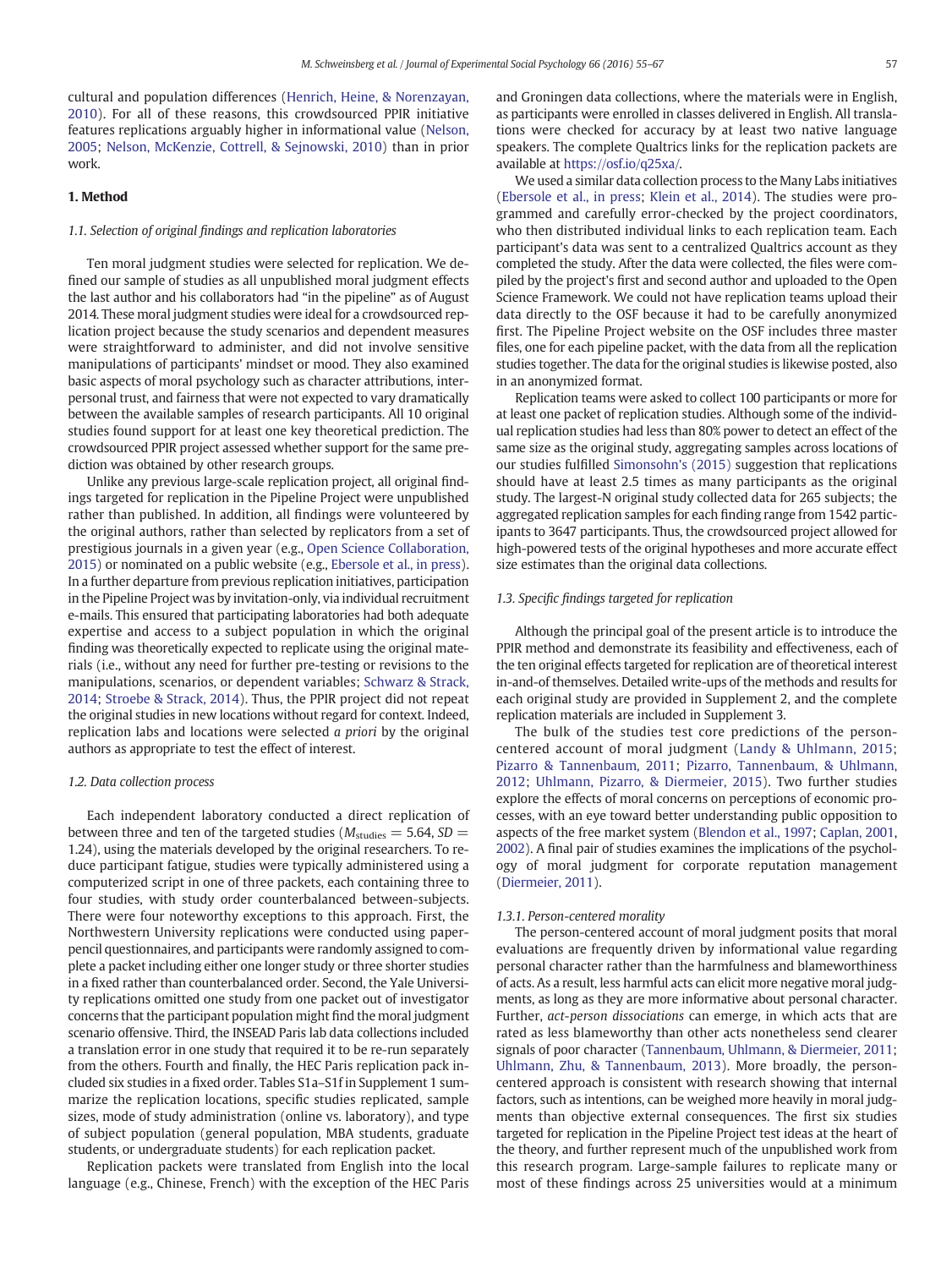severely undermine the theory, and perhaps even invalidate it entirely. Brief descriptions of each of the person-centered morality studies are provided below.

Study 1: Bigot–misanthrope effect. Participants judge a manager who selectively mistreats racial minorities as a more blameworthy person than a manager who mistreats all of his employees. This supports the hypothesis that the informational value regarding character provided by patterns of behavior plays a more important role in moral judgments than aggregating harmful vs. helpful acts ([Pizarro & Tannenbaum, 2011](#page-12-0); [Shweder & Haidt, 1993;](#page-12-0) [Yuill, Perner, Pearson, Peerbhoy, & Ende, 1996\)](#page-12-0).

Study 2: Cold-hearted prosociality effect. A medical researcher who does experiments on animals is seen as engaging in more morally praiseworthy acts than a pet groomer, but also as a worse person. This effect emerges even in joint evaluation [\(Hsee, Loewenstein, Blount, &](#page-11-0) [Bazerman, 1999](#page-11-0)), with the two targets evaluated at the same time. Such act-person dissociations demonstrate that moral evaluations of acts and the agents who carry them out can diverge in systematic and predictable ways. They represent the most unique prediction of, and therefore strongest evidence for, the person centered approach to moral judgment.

Study 3: Bad tipper effect. A person who leaves the full tip entirely in pennies is judged more negatively than a person who leaves less money in bills, and tipping in pennies is seen as higher in informational value regarding character. Like the bigot-misanthrope effect described above, this provides rare direct evidence of the role of perceived informational value regarding character in moral judgments. Moral reactions often track perceived character deficits rather than harmful consequences [\(Pizarro & Tannenbaum, 2011](#page-12-0); [Yuill et al., 1996\)](#page-12-0).

Study 4: Belief–act inconsistency effect. An animal rights activist who is caught hunting is seen as an untrustworthy and bad person, even by participants who think hunting is morally acceptable. This reflects person centered morality: an act seen as morally permissible in-and-ofitself nonetheless provokes moral opprobrium due to its inconsistency with the agent's stated beliefs ([Monin & Merritt, 2012;](#page-12-0) [Valdesolo &](#page-12-0) [DeSteno, 2007\)](#page-12-0).

Study 5: Moral inversion effect. A company that contributes to charity but then spends even more money promoting the contribution in advertisements not only nullifies its generous deed, but is perceived even more negatively than a company that makes no donation at all. Thus, even an objectively helpful act can provoke moral condemnation, so long as it suggests negative underlying traits such as insincerity [\(Jordan, Diermeier, & Galinsky, 2012](#page-11-0)).

Study 6: Moral cliff effect. A company that airbrushes the model in their skin cream advertisement to make her skin look perfect is seen as more dishonest, ill-intentioned, and deserving of punishment than a company that hires a model whose skin already looks perfect. This theoretically reflects inferences about underlying intentions and traits [\(Pizarro & Tannenbaum, 2011](#page-12-0); [Yuill et al., 1996](#page-12-0)). In the two cases consumers have been equally misled by a perfect-looking model, but in the airbrushing case the deception seems more deliberate and explicitly dishonest.

#### 1.3.2. Morality and markets

Studies 7 and 8 examined the role of moral considerations in lay perceptions of capitalism and businesspeople, in an effort to better understand discrepancies between the policy prescriptions of economists and everyday people ([Blendon et al., 1997](#page-11-0); [Caplan, 2001,](#page-11-0) [2002\)](#page-11-0). Despite the material wealth created by free markets, moral intuitions lead to deep psychological unease with the inequality and incentive structures of capitalism. Understanding such intuitions is critical to bridging the gap between lay and scientific understandings of economic processes.

Study 7: Intuitive economics effect. Economic variables that are widely regarded as unfair are perceived as especially bad for the economy. Such a correlation raises the possibility that moral concerns about fairness irrationally influence perceptions of economic processes. In other words, aspects of free markets that seem unfair on moral grounds (e.g., replacing hard-working factory workers with automated machinery that can do the job more cheaply) may be subject to distorted perceptions of their objective economic effects (a moral coherence effect; [Clark, Chen, & Ditto, in press](#page-11-0); [Liu & Ditto, 2013\)](#page-11-0).

Study 8: Burn-in-hell effect. Participants perceive corporate executives as more likely to burn in hell than members of social categories defined by antisocial behavior, such as vandals. This of course reflects incredibly negative assumptions about senior business leaders. "Vandals" is a social category defined by bad behavior; "corporate executive" is simply an organizational role. However, the assumed behaviors of a corporate executive appear negative enough to warrant moral censure.

#### 1.3.3. Reputation management

The final two studies examined how prior assumptions and beliefs can shape moral judgments of organizations faced with a reputational crisis. Corporate leaders may frequently fail to anticipate the negative assumptions everyday people have about businesses, or the types of moral standards that are applied to different types of organizations. These issues hold important applied implications, given the often devastating economic consequences of psychologically misinformed reputation management ([Diermeier, 2011\)](#page-11-0).

Study 9: Presumption of guilt effect. For a company, failing to respond to accusations of misconduct leads to similar judgments as being investigated and found guilty. If companies accused of wrongdoing are simply assumed to be guilty until proven otherwise, this means that aggressive reputation management during a corporate crisis is imperative. Inaction or "no comment" responses to public accusations may be in effect an admission of guilt [\(Fehr & Gelfand, 2010](#page-11-0); [Pace, Fediuk, &](#page-12-0) [Botero, 2010\)](#page-12-0).

Study 10: Higher standard effect. It is perceived as acceptable for a private company to give small (but not large) perks to its top executive. But for the leader of a charitable organization, even a small perk is seen as moral transgression. Thus, under some conditions a praiseworthy reputation and laudable goals can actually hurt an organization, by leading it to be held to a higher moral standard.

The original data collections found empirical support for each of the ten effects described above. These studies possessed many of the same strengths and weaknesses found in the typical published research in social psychology journals. On the positive side, the original studies featured hypotheses strongly grounded in prior theory, and research designs that allowed for excellent experimental control (and for the experimental designs, causal inferences). On the negative side, the original studies had only modest sample sizes and relied on participants from one subpopulation of a single country. The Pipeline Project assessed how many of these findings would emerge as robust in large-sample crowdsourced replications at universities across the world.

#### 1.4. Pre-registered analysis plan

The pre-registration documents for our analyses are posted on the Open Science Framework [\(https://osf.io/uivsj/](https://www.osf.io/uivsj/)), and are also included in Supplement 4. The HEC Paris replications were conducted prior to the pre-registration of the analyses for the project; all of the other replications can be considered pre-registered ([Wagenmakers, Wetzels,](#page-12-0) [Borsboom, van der Maas, & Kievit, 2012](#page-12-0)). None of the original studies were pre-registered.

Pre-registration is a new method in social psychology ([Nosek &](#page-12-0) [Lakens, 2014;](#page-12-0) [Wagenmakers et al., 2012\)](#page-12-0), and there is currently no fixed standard of practice. It is generally acknowledged that, when feasible, registering a plan for how the data will be analyzed in advance is a good research practice that increases confidence in the reported findings. As with prior crowdsourced replication projects [\(Ebersole et al.,](#page-11-0) [in press](#page-11-0); [Klein et al., 2014;](#page-11-0) [Open Science Collaboration, 2015](#page-12-0)), the present report focuses on the primary effect of interest from each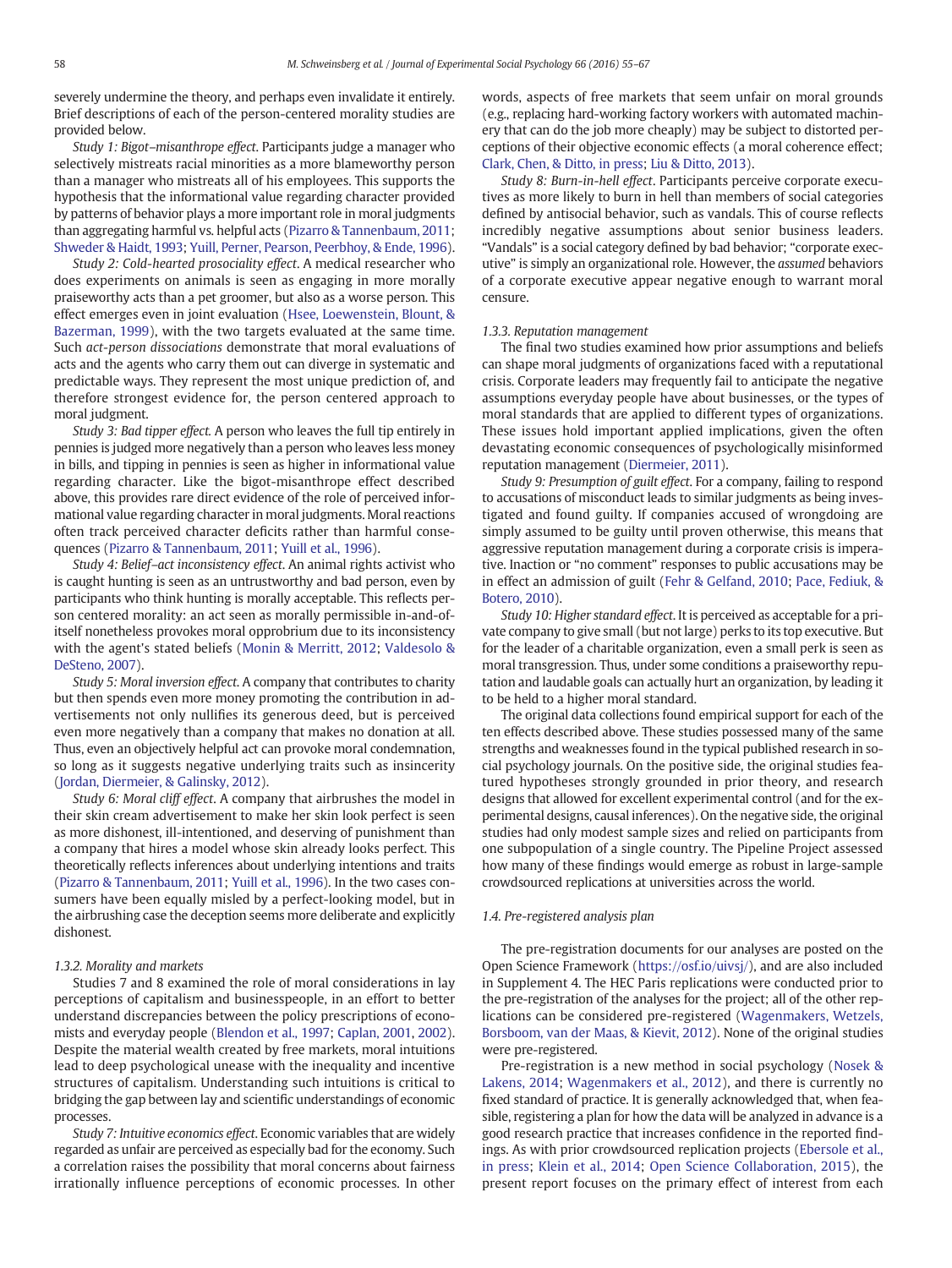<span id="page-4-0"></span>original study. Our pre-registration documents therefore list 1) the replication criteria that will be applied to the original findings and 2) the specific comparisons used to calculate the replication effect sizes (i.e., for each study, which condition will be compared to which condition and what the key dependent measure is). This method provides few researcher degrees of freedom ([Simmons et al., 2011](#page-12-0)) to exaggerate the replicability of the original findings.

#### 2. Results

#### 2.1. Data exclusion policy

None of the original studies targeted for replication dropped observations, and to be consistent none of the replication studies did either. It is true in principle that excluding data is sometimes justified and can lead to more accurate inferences ([Berinsky, Margolis, & Sances,](#page-11-0) [2016;](#page-11-0) [Curran, 2016\)](#page-11-0). However, in practice this is often done in the post-hoc manner and exploits researcher degrees of freedom to produce false positive findings [\(Simmons et al., 2011](#page-12-0)). Excluding observations is most justified in the case of research highly subject to noisy data, such as research on reaction times for instance ([Greenwald, Nosek, & Banaji,](#page-11-0) [2003](#page-11-0)). The present studies almost exclusively used simple moral judgment scenarios and self-report Likert-type scale responses for dependent measures. Our policy was therefore to not remove any participants from the analyses of the replication results, and dropping observations was not part of the pre-registered analysis plan for the project. The data from the Pipeline Project is publicly posted on the Open Science Framework website, and anyone interested can re-analyze the data using participant exclusions if they wish to do so.

#### 2.2. Original and replication effect sizes

The original effect sizes, meta-analyzed replication effect sizes, and effect sizes for each individual replication are shown in Fig. 1. To obtain the displayed effect sizes, a standardized mean difference (d, [Cohen, 1988](#page-11-0)) was computed for each study and each sample taking the difference between the means of the two sets of scores and dividing it by the sample standard deviation (for uncorrelated means) or by the standard deviation of the difference scores (for dependent means). Effect sizes for each study were then combined according to a random effects model, weighting every single effect for the inverse of its total variance (i.e. the sum of the betweenand within-study variances) [\(Cochran & Carroll, 1953](#page-11-0); [Lipsey &](#page-11-0)

[Wilson, 2001\)](#page-11-0). The variances of the combined effects were computed as the reciprocal of the sum of the weights and the standard error of the combined effect sizes as the squared root of the variance, and 95% confidence intervals were computed by adding to and subtracting from the combined effect 1.96 standard errors. Formulas for the calculation of meta-analytic means, variances, SEs, and CIs were taken from [Borenstein, Hedges, Higgins, & Rothstein \(2011\)](#page-11-0) and from [Cooper and Hedges \(1994\)](#page-11-0).

In Fig. 1 and in the present report more generally our focus is on the replicability of the single most theoretically important result from each original study [\(Ebersole et al., in press](#page-11-0); [Klein et al., 2014](#page-11-0); [Open Science](#page-12-0) [Collaboration, 2015](#page-12-0)). However, Supplement 2 more comprehensively repeats the analyses from each original study, with the replication results appearing in brackets in red font immediately after the same statistical test from the original investigation.

#### 2.3. Applying frequentist replication criteria

There is currently no single, fixed standard to evaluate replication results, and as outlined in our pre-registration plan we therefore applied five primary criteria to determine whether the replications successfully reproduced the original findings ([Brandt et al., 2014;](#page-11-0) [Simonsohn, 2015\)](#page-12-0). These included whether 1) the original and replication effects were in the same direction, 2) the replication effect was statistically significant after meta-analyzing across all replications, 3) meta-analyzing the original and replication effects resulted in a significant effect, 4) the original effect was inside the confidence interval of the meta-analyzed replication effect size, and 5) the replication effect size was large enough to have been reliably detected in the original study ("small telescopes" criterion; [Simonsohn, 2015\)](#page-12-0). [Table 1](#page-5-0) evaluates the replication results for each study along the five dimensions, as well as providing a more holistic evaluation in the final column.

The small telescopes criterion perhaps requires some further explanation. A large-N replication can yield an effect size significantly different from zero that still fails the small telescopes criterion, in that the "true" (i.e., replication) effect is too small to have been reliably detected in the original study. This suggests that although the results of the original study could just have been due to statistical noise, the original authors did correctly predict the direction of the true effect from their theoretical reasoning (see also [Hales, 2016](#page-11-0)). Figure S5 in Supplement 5 summarizes the small telescopes results, including each original effect size, the corresponding aggregated replication effect size, and



Fig. 1. Original effect sizes (indicated with an X), individual effect sizes for each replication sample (small circles), and meta-analyzed replication effect sizes (large circles). Error bars reflect the 95% confidence interval around the meta-analyzed replication effect size. Note the "Higher Standard" study featured two effects, one of which was originally significant (effect of awarding a small perk to the head of a charity) and one of which was originally a null effect (effect of awarding a small perk to a corporate executive). Note also that the Presumption of Guilt effect was a null finding in the original study (no difference between failure to respond to accusations of wrongdoing and being found guilty).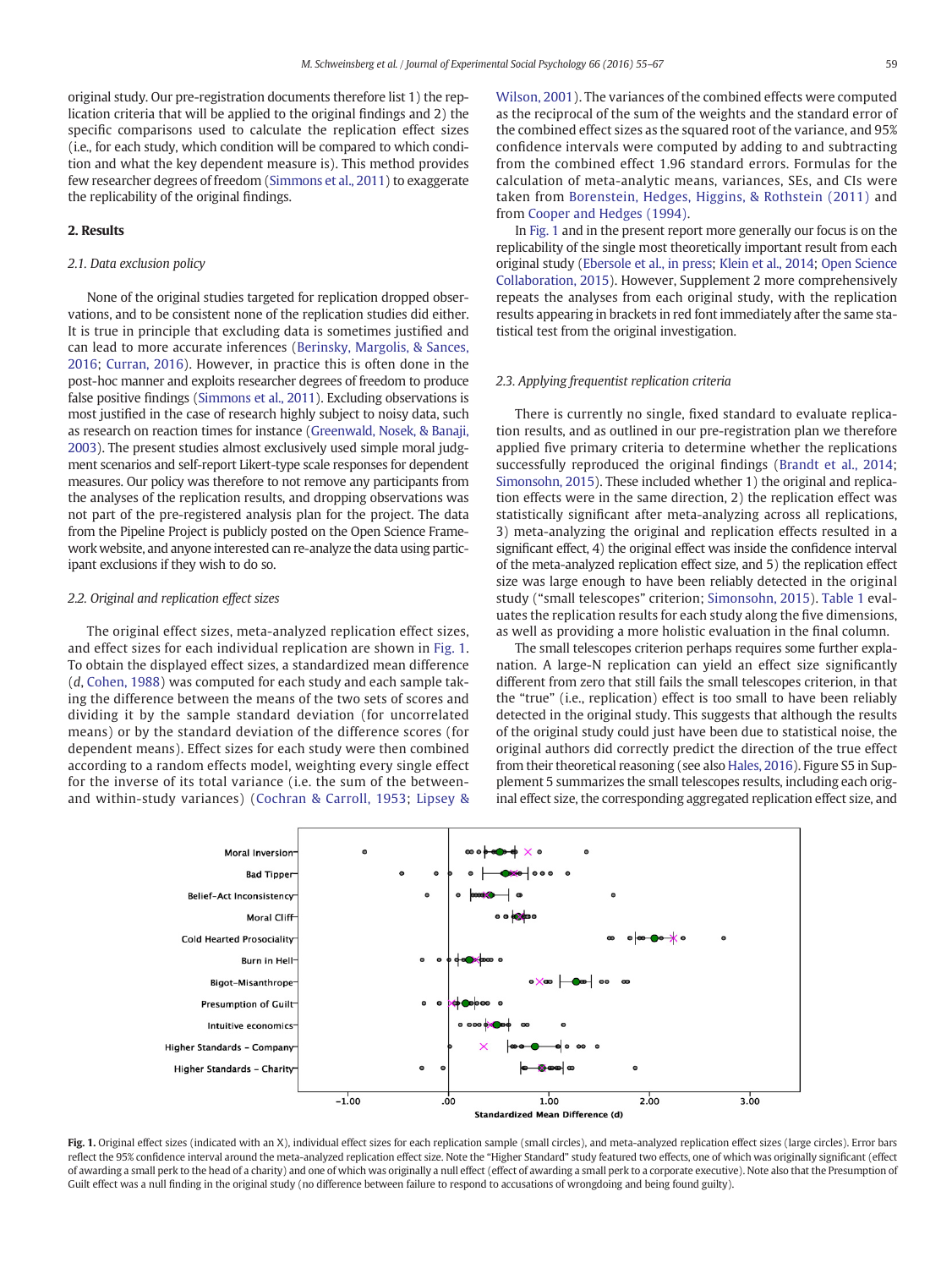<span id="page-5-0"></span>

| ы | DI | r |  |  |
|---|----|---|--|--|
|   |    |   |  |  |

Assessment of replication results.

| Effect                                    | Description of original finding                                                                                                                                                      | Original and<br>replication<br>direction | effect                                    | Replication Effect significant<br>meta-analyzing the<br>effect in same significant replications and the<br>original study | Original effect inside<br>CI of replication | Small<br>telescopes<br>criterion<br>passed | Overall assessment of replicability                                                                                                                                                                                                                                                                                                                                                                                                                                                      |
|-------------------------------------------|--------------------------------------------------------------------------------------------------------------------------------------------------------------------------------------|------------------------------------------|-------------------------------------------|---------------------------------------------------------------------------------------------------------------------------|---------------------------------------------|--------------------------------------------|------------------------------------------------------------------------------------------------------------------------------------------------------------------------------------------------------------------------------------------------------------------------------------------------------------------------------------------------------------------------------------------------------------------------------------------------------------------------------------------|
| Moral inversion                           | A company that contributes to charity but then<br>spends even more money promoting the<br>contribution is perceived more negatively than a<br>company that makes no donation at all. | Yes                                      | Yes                                       | Yes                                                                                                                       | No $(rep, <$ original $)$                   | Yes                                        | Successful replication overall. The effect in the replication is smaller<br>than in the original study, but it passes the small telescopes criterion.                                                                                                                                                                                                                                                                                                                                    |
| Bad tipper                                | A person who leaves the full tip entirely in pennies is Yes<br>judged more negatively than a person who leaves<br>less money in bills.                                               |                                          | Yes                                       | Yes                                                                                                                       | Yes                                         | Yes                                        | Replicated robustly in USA with variable results outside the USA.                                                                                                                                                                                                                                                                                                                                                                                                                        |
| Belief-act<br>inconsistency               | An animal rights activist who is caught hunting is<br>seen as more immoral than a big game hunter.                                                                                   | Yes                                      | Yes                                       | Yes                                                                                                                       | Yes                                         | Yes                                        | Successful replication                                                                                                                                                                                                                                                                                                                                                                                                                                                                   |
| Moral cliff                               | A company that airbrushes their model to make her Yes<br>skin look perfect is seen as more dishonest than a<br>company that hires a model whose skin already<br>looks perfect.       |                                          | Yes                                       | Yes                                                                                                                       | Yes                                         | Yes                                        | Successful replication                                                                                                                                                                                                                                                                                                                                                                                                                                                                   |
| Cold hearted<br>prosociality              | A medical researcher who does experiments on<br>animals is seen as engaging in more morally<br>praiseworthy acts than a pet groomer, but also as a<br>worse person                   | Yes                                      | Yes                                       | Yes                                                                                                                       | Yes                                         | Yes                                        | Successful replication                                                                                                                                                                                                                                                                                                                                                                                                                                                                   |
| Burn in hell                              | Corporate executives are seen as more likely to burn Yes<br>in hell than vandals.                                                                                                    |                                          | Yes                                       | Yes                                                                                                                       | Yes                                         | Yes                                        | Successful replication                                                                                                                                                                                                                                                                                                                                                                                                                                                                   |
| Bigot-misanthrope                         | Participants judge a manager who selectively<br>mistreats racial minorities as a more blameworthy<br>person than a manager who mistreats everyone.                                   | Yes                                      | Yes                                       | Yes                                                                                                                       | No $(rep. > original)$                      | Yes                                        | Successful replication                                                                                                                                                                                                                                                                                                                                                                                                                                                                   |
| Presumption of<br>guilt                   | For a company, failing to respond to accusations of<br>misconduct leads to judgments as harsh as being<br>found guilty.                                                              | Yes                                      | Yes<br>(original<br>was a null<br>effect) | Yes (original was a<br>null effect)                                                                                       | No $(rep. > original)$                      | N/A                                        | Failure to replicate. Original effect was a null effect with a tiny point<br>difference, such that failing to respond to accusations of wrongdoing is<br>just as bad as being investigated and found guilty. However in the<br>replication failing to respond is unexpectedly significantly worse than<br>being found guilty, with an effect size over five times as large as in the<br>original study. This cannot be explained by a presumption of guilt as in<br>the original theory. |
| Intuitive<br>economics                    | The extent to which people think high taxes are fair Yes<br>is positively correlated with the extent to which they<br>think high taxes are good for the economy.                     |                                          | Yes                                       | Yes                                                                                                                       | Yes                                         | Yes                                        | Successful replication                                                                                                                                                                                                                                                                                                                                                                                                                                                                   |
| Higher standards:<br>company<br>condition | It is perceived as acceptable for the top executive at a Yes<br>corporation to receive a small perk.                                                                                 |                                          | Yes<br>(original<br>was a null<br>effect) | Yes (original was a<br>null effect)                                                                                       | No $(rep. > original)$                      | N/A                                        | Failure to replicate. The original study found that a small executive<br>perk hurt the reputation of the head of a charity (significant effect) but<br>not a company (null effect). In the replication a small perk hurt both<br>types of executives to an equal degree. The effect of a small perk in the                                                                                                                                                                               |
| Higher standards:<br>charity<br>condition | For the leader of a charitable organization, receiving Yes<br>a small perk is seen as moral transgression.                                                                           |                                          | Yes                                       | Yes                                                                                                                       | Yes                                         | Yes                                        | company condition is over two times as large in the replication as in<br>the original study. There is no evidence in the replication that the head<br>of a charity is held to a higher standard.                                                                                                                                                                                                                                                                                         |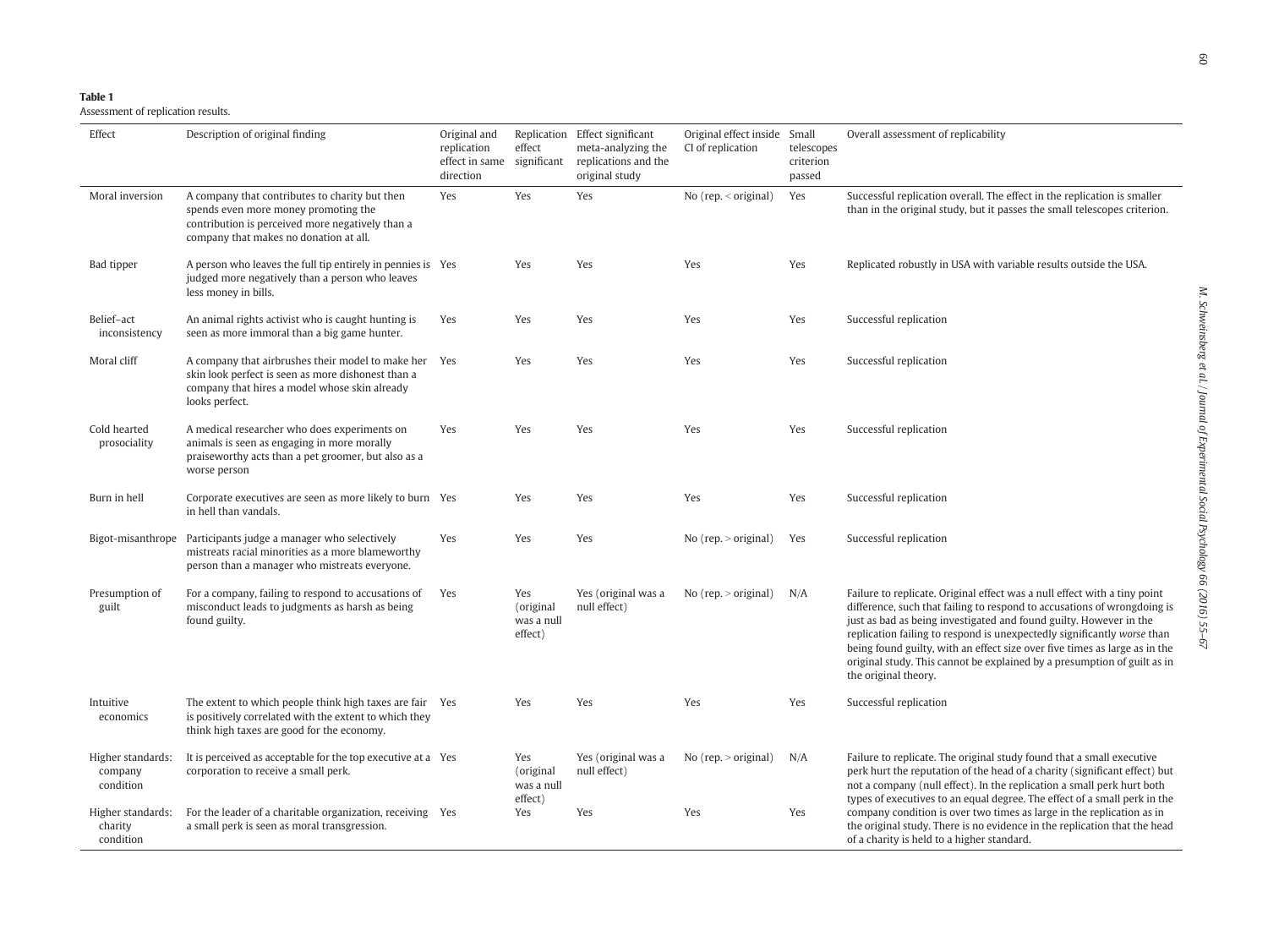d33% line indicating the smallest effect size that would be reasonably detectable with the original study design.

Interpreting the replication results is slightly more complicated for the two original findings which involved null effects (presumption of guilt effect and higher standard effect). The original presumption of guilt study found that failing to respond to accusations of wrongdoing is perceived equally negatively as being investigated and found guilty. The original higher standard study predicted and found that receiving a small perk (as opposed to purely monetary compensation) negatively affected the reputation of the head of a charity (significant effect), but not a corporate executive (null effect), consistent with the idea that charitable organizations are held to a higher standard than for-profit companies. For these two studies, a failure to replicate would involve a significant effect emerging where there had not been one before, or a replication effect size significantly larger than the original null effect. The more holistic evaluation of replicability in the final column of [Table 1](#page-5-0) takes these nuances into account.

Meta-analyzed replication effects for all studies were in the same direction as the original effect (see [Table 1\)](#page-5-0). In eight out of ten studies, effects that were significant or nonsignificant in the original study were likewise significant or nonsignificant in the crowdsourced replication (eight of eight effects that were significant in the original study were also significant in the replication; neither of the two original findings that were null effects in the original study were also null effects in the replication). Including the original effect size in the meta-analysis did not change these results, due to the much larger total sample of the crowdsourced replications. For four out of ten studies, the confidence interval of the meta-analyzed replication effect did not include the original effect; in one case, this occurred because the replication effect was smaller than the original effect. No study failed the small telescopes criterion.

#### 2.4. Applying a Bayesian replication criterion

Replication results can also be evaluated using Bayesian methods (e.g., [Verhagen & Wagenmakers, 2014](#page-12-0); [Wagenmakers, Verhagen & Ly,](#page-12-0) [in press\)](#page-12-0). Here we focus on the Bayes factor, a continuous measure of evidence that quantifies the degree to which the observed data are predicted better by the alternative hypothesis than by the null hypothesis (e.g., [Jeffreys, 1961](#page-11-0); [Kass & Raftery, 1995;](#page-11-0) [Rouder, Speckman, Sun,](#page-12-0) [Morey, & Iverson, 2009;](#page-12-0) [Wagenmakers, Grünwald, & Steyvers, 2006](#page-12-0)). The Bayes factor requires that the alternative hypothesis is able to make predictions, and this necessitates that its parameters are assigned specific values. In the Bayesian framework, the uncertainty associated with these values is described through a prior probability distribution. For instance, the default correlation test features an alternative hypothesis that stipulates all values of the population correlation coefficient to be equally likely a priori — this is instantiated by a uniform prior distribution that ranges from −1 to 1 ([Jeffreys, 1961](#page-11-0); [Ly, Verhagen &](#page-11-0) [Wagenmakers, in press](#page-11-0)). Another example is the default t-test, which features an alternative hypothesis that assigns a fat-tailed prior distribution to effect size (i.e., a Cauchy distribution with scale  $r = 1$ ; for details see [Jeffreys, 1961;](#page-11-0) [Ly et al., in press](#page-11-0); [Rouder et al., 2009](#page-12-0)).

In a first analysis, we applied the default Bayes factor hypothesis tests to the original findings. The results are shown on the y-axis of [Fig. 2](#page-7-0). For instance, the original experiment on the moral inversion effect yielded  $BF_{10} = 7.526$ , meaning that the original data are about 7.5 times more likely under the default alternative hypothesis than under the null hypothesis. For 9 out of 11 effects,  $BF_{10} > 1$ , indicating evidence in favor of the default alternative hypothesis. This evidence was particularly compelling for the following five effects: the moral cliff effect, the cold hearted prosociality effect, the bigot–misanthrope effect, the intuitive economics effect, and – albeit to a lesser degree– the higher standards-charity effect. The evidence was less conclusive for the moral inversion effect, the bad tipper effect, and the burn in hell effect; for the belief-act inconsistency effect, the evidence is almost perfectly ambiguous (i.e.,  $BF_{10} = 1.119$ ). In contrast, and as predicted by the theory, the Bayes factor indicates support in favor of the null hypothesis for the presumption of guilt effect (i.e.,  $BF_{01} = 5.604$ ; note the switch in subscripts: the data are about 5.6 times more likely under the null hypothesis than under the alternative hypothesis). Finally, for the higher standards-company effect the Bayes factor does signal support in favor of the null hypothesis – as predicted by the theory – but only by a narrow margin (i.e.,  $BF_{01} = 1.781$ ).

In a second analysis, we take advantage of the fact that Bayesian inference is, at its core, a theory of optimal learning. Specifically, in order to gauge replication success we calculate Bayes factors separately for each replication study; however, we now depart from the default specification of the alternative hypothesis and instead use a highly informed prior distribution, namely the posterior distribution from the original experiment. This informed alternative hypothesis captures the belief of a rational agent who has seen the original experiment and believes the alternative hypothesis to be true. In other words, our replication Bayes factors contrast the predictive adequacy of two hypotheses: the standard null hypothesis that corresponds to the belief of a skeptic and an informed alternative hypothesis that corresponds to the idealized belief of a proponent ([Verhagen & Wagenmakers, 2014;](#page-12-0) [Wagenmakers et al., in press](#page-12-0)).

The replication Bayes factors are denoted by  $BF_{r0}$  and are displayed by the gray dots in [Fig. 2.](#page-7-0) Most informed alternative hypotheses received overwhelming support, as indicated by very high values of  $BF_{r0}$ . From a Bayesian perspective, the original effects therefore generally replicated with a few exceptions. First, the replication Bayes factors favor the informed alternative hypothesis for the higher standardscompany effect, when the original was a null finding. Second, the evidence is neither conclusively for nor against the presumption of guilt effect, which was also originally a null finding. The data and output for the Bayesian assessments of the original and replication results are available on the Pipeline Project's OSF page: [https://osf.io/q25xa/.](https://www.osf.io/q25xa/)

#### 2.5. Moderator analyses

[Table 2](#page-7-0) summarizes whether a number of sample characteristics and methodological variables significantly moderated the replication effect sizes for each original finding targeted for replication. Supplement 6 provides more details on our moderator analyses.

#### 2.5.1. USA vs. non-USA sample

As noted earlier, no cultural differences for any of the original findings were hypothesized a priori. In fact replication laboratories were chosen for the PPIR initiative due to their access to subject populations in which the original effect was theoretically predicted to emerge. However, it is, of course, an empirical question whether the effects vary across cultures or not. Since all of the original studies were conducted in the United States, we examined whether replication location (USA vs. non-USA) made a difference. As seen in [Table 2,](#page-7-0) six out of ten original findings exhibited significantly larger effect sizes in replications in the United States, whereas the reverse was true for one original effect.

Results for one original finding, the bad tipper effect, were especially variable across cultures ( $Q(16) = 165.39$ ,  $p < .001$ ). The percentage of variability between studies that is due to heterogeneity rather than chance (random sampling) is  $I^2 = 90.32\%$  in the bad tipper effect and 68.11% on average in all other effects studied. The bad tipper effect is the only study in which non-US samples account for approximately a half of the total true heterogeneity. The drop in  $I^2$  that we observed when we removed non-USA samples from the other studies was 10.78% on average. The bad tipper effect replicated consistently in the United States ( $d_{\text{usa}} = 0.74$ , 95% CI [.62, .87]), but less so outside the USA ( $d_{\text{non-USA}} = 0.30, 95\%$  CI [ $-.22, .82]$ ]<sup>1</sup>; the difference between these two effect sizes was significant,  $F(1, 3635) = 52.59$ ,  $p = .01$ . The

 $1$  In a fixed-effects model – i.e. without accounting for between study variability in the computation of the standard error – the bad tipper effect is significantly different from zero in non-USA samples as well.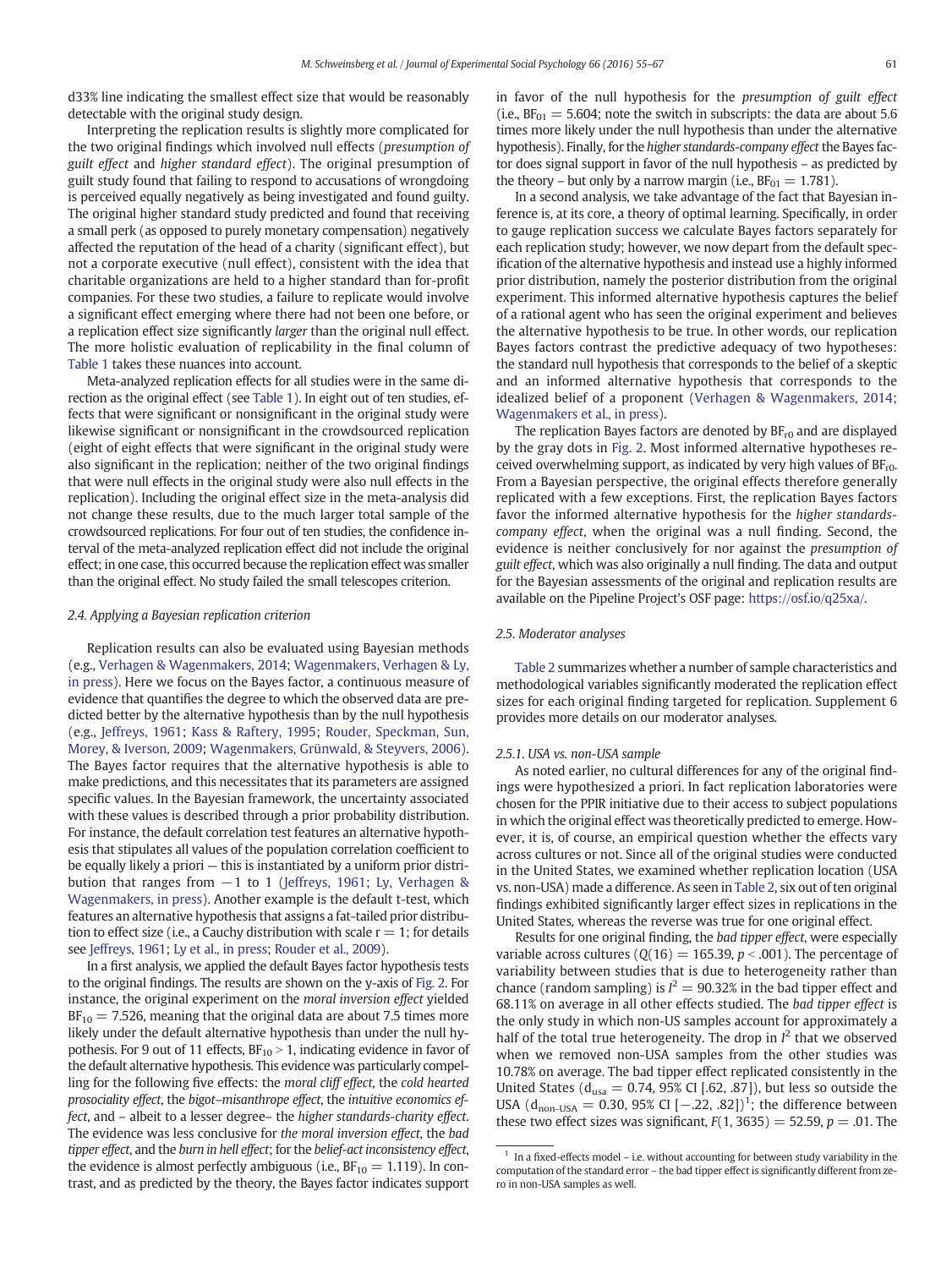<span id="page-7-0"></span>

Fig. 2. Bayesian inference for the Pipeline Project effects. The y-axis lists each effect and the Bayes factor in favor of or against the default alternative hypothesis for the data from the original study (i.e.,  $BF_{10}$  and  $BF_{01}$ , respectively). The x-axis shows the values for the replication Bayes factor where prior distribution under the alternative hypothesis equals the posterior distribution from the original study (i.e., BF<sub>r0</sub>). For most effects, the replication Bayes factors indicate overwhelming evidence in favor of the alternative hypothesis; hence, the bottom panel provides an enlarged view of a restricted scale. See text for details.

bad tipper effect actually significantly reversed in the replication from The Netherlands ( $d_{\text{netherlands}} = -0.46$ ,  $p < .01$ ). Although post hoc, one potential explanation could be cultural differences in tipping norms [\(Azar, 2007\)](#page-11-0). Regardless of the underlying reasons, these analyses provide initial evidence of cultural variability in the replication results.

#### 2.5.2. Same vs. different location as original study

To our knowledge, the Pipeline Project is the only crowdsourced replication initiative to systematically re-run all of the targeted studies using the original subject population. For instance, four studies conducted between 2007 and 2010 using Northwestern undergraduates as participants were replicated in 2015 as part of the project, again using Northwestern undergraduates. We reran our analyses of key effects and included study location as a moderating variable (different location as original study  $=$  coded as 0; same location as original study  $=$  coded as 1). This allowed us to examine whether findings were more likely to replicate in the original population than in new populations. As seen in

| Table 2, four effects were significantly larger in the original location, two |
|-------------------------------------------------------------------------------|
| effects were actually significantly larger in locations other than the orig-  |
| inal study site, and for five effects same versus different location was not  |
| a significant moderator.                                                      |

#### 2.5.3. Student sample vs. general population

The type of subject population was likewise examined. A general criticism of psychological research is its over-reliance on undergraduate student samples, arguably limiting the generalizability of research findings [\(Sears, 1986](#page-12-0)). As seen in Table 2, five effects were larger in the general population than in student samples, whereas the reverse was true for one effect.

#### 2.5.4. Study order

As subject fatigue may create noise and reduce estimated effect sizes, we examined whether the order in which the study appeared made a difference. It seemed likely that studies would be more likely to replicate when administered earlier in the replication packet.

|--|--|--|--|

Moderators of replication results.

| Effect                    | US vs. non-US sample       | Study order                 | General population vs. students | Original location vs. different location |
|---------------------------|----------------------------|-----------------------------|---------------------------------|------------------------------------------|
| Moral inversion           | Not significant            | Not significant             | Not significant                 | Significant: $Orig > Diff$               |
| Bad tipper                | Significant: $US >$ non-US | Not significant             | Significant: Gen pop > students | Significant: $Orig > Diff$               |
| Belief-act inconsistency  | Not significant            | Significant: Late $>$ Early | Not significant                 | Not significant                          |
| Moral cliff               | Significant: $US >$ non-US | Not significant             | Significant: Gen pop > Students | Significant: $Orig > Diff$               |
| Cold hearted prosociality | Significant: $US >$ non-US | Not significant             | Significant: Gen pop > Students | Not significant                          |
| Burn in hell              | Significant: $US >$ non-US | Not significant             | Significant: Gen pop > Students | Significant: $Orig <$ Diff               |
| Bigot-misanthrope         | Significant: $US <$ non-US | Not significant             | Significant: Gen pop < Students | Significant: $Orig <$ Diff               |
| Presumption of guilt      | Not significant            | Not significant             | Not significant                 | Not significant                          |
| Intuitive economics       | Significant: $US >$ non-US | Not significant             | Significant: Gen pop > Students | Not significant                          |
| Higher standards: company | Significant: $US >$ non-US | Not significant             | Not significant                 | Significant: $Orig > Diff$               |
| Higher standards: charity | Not significant            | Not significant             | Not significant                 | Not significant                          |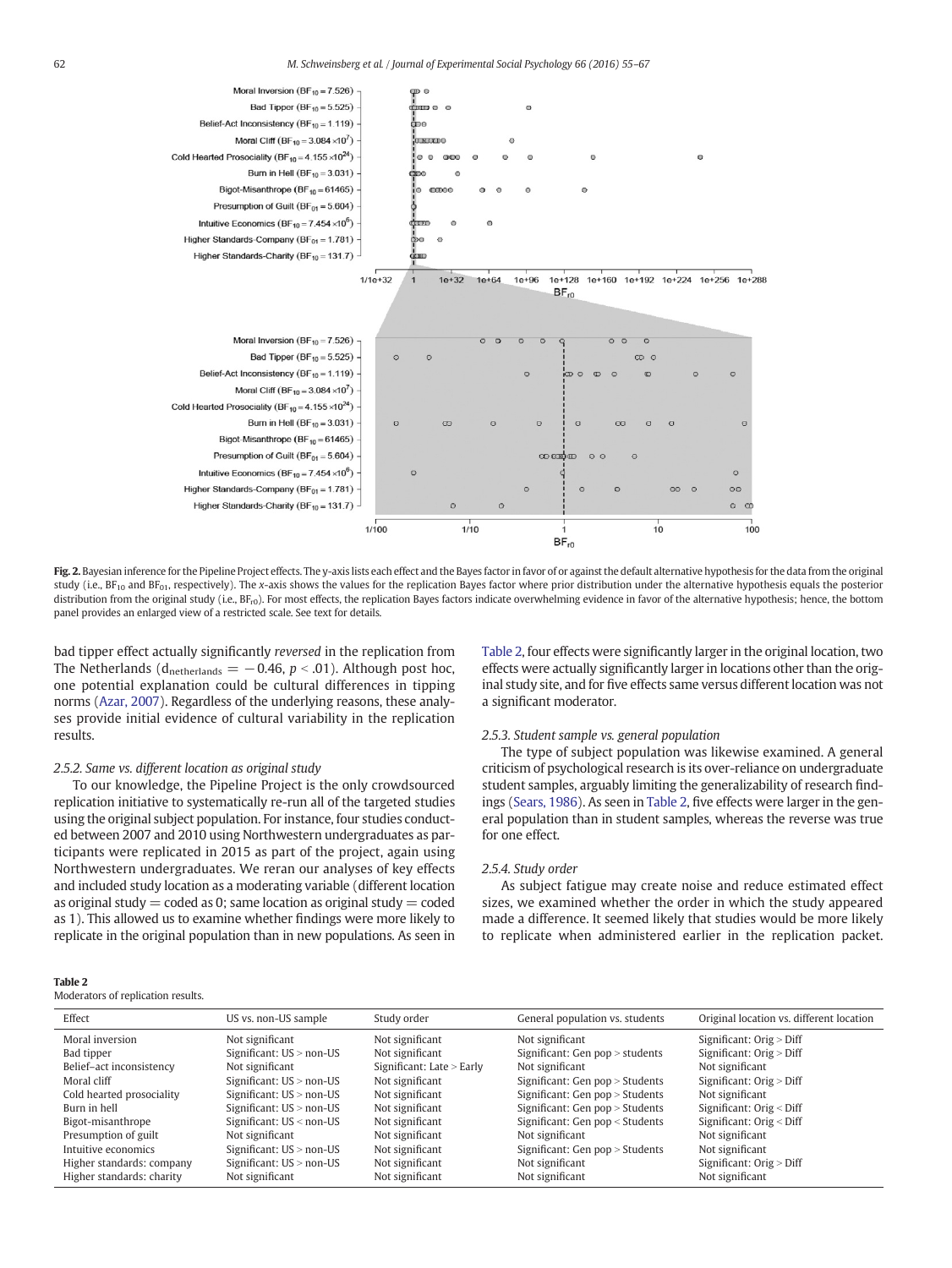However, order only significantly moderated replication effect sizes for one finding, which was unexpectedly larger when included later in the replication packet.

#### 2.6. Holistic assessment of replication results

Given the complexity of replication results and the plethora of criteria with which to evaluate them (see [Brandt et al., 2014;](#page-11-0) [Simonsohn, 2015\)](#page-12-0), we close with a holistic assessment of the results of this first Pre-Publication Independent Replication (PPIR) initiative (see also the final column of [Table 1\)](#page-5-0).

Six out of ten of the original findings replicated quite robustly across laboratories: the bigot–misanthrope effect, belief–act inconsistency effect, cold-hearted prosociality, moral cliff effect, burn in hell effect, and intuitive economics effect. For these original findings the aggregated replication effect size was 1) in the same direction as in the original study, 2) statistically significant after meta-analyzing across all replications, 3) significant after meta-analyzing across both the original and replication effect sizes, 4) not significantly different from the original effect size, and 5) large enough to have been reliably detected in the original study ("small telescopes" criterion; [Simonsohn, 2015\)](#page-12-0).

The bad tipper effect likewise replicated according to the above criteria, but with some evidence of moderation by national culture. According to the frequentist criteria of statistical significance, the effect replicated consistently in the United States, but not in international samples. This could be due to cultural differences in norms related to tipping. It is noteworthy however that in the Bayesian analyses, almost all replication Bayes factors favor the original hypothesis, suggesting there is a true effect.

The moral inversion effect is another interesting case. This effect was statistically significant in both the original and replication studies. However, the replication effect was smaller and with a confidence interval that did not include the original effect size, suggesting the original study overestimated the true effect. Yet despite this, the moral inversion effect passed the small telescopes criterion [\(Simonsohn, 2015](#page-12-0)): the aggregated replication effect was large enough to have been reliably detected in the original study. The original study therefore provided evidence for the hypothesis that was unlikely to be mere statistical noise. Overall, we consider the moral inversion effect supported by the crowdsourced replication initiative.

In contrast, two findings failed to consistently replicate the same pattern of results found in the original study (higher standards and presumption of guilt). We consider the original theoretical predictions not supported by the large-scale PPIR project. These studies were rerun in qualified labs using subject populations predicted a priori by the original authors to exhibit the hypothesized effects, and failed to replicate in high-powered research designs that allowed for much more accurate effect size estimates than in the original studies. Notably, both of these original studies found null effects; the crowdsourced replications revealed true effect sizes that were both significantly different from zero and two to five times larger than in the original investigations. Replication Bayes factors for the higher standards effect suggest the original finding is simply not true, whereas results for the presumption of guilt hypothesis are ambiguous, suggesting the evidence is not compelling either way.

As noted earlier, the original effects examined in the Pipeline Project fell into three broad categories: person-centered morality, moral perceptions of market factors, and the psychology of corporate reputation. These three broad categories of effects received differential support from the results of the crowdsourced replication initiative. Robust support for predictions based on the person-centered account of moral judgment [\(Pizarro & Tannenbaum, 2011;](#page-12-0) [Uhlmann et al., 2015\)](#page-12-0) was obtained across six original findings. The replication results also supported predictions regarding moral coherence [\(Liu & Ditto, 2013](#page-11-0); [Clark et al., in](#page-11-0) [press](#page-11-0)) in perceptions of economic variables, but did not find consistent support for two specific hypotheses concerning moral judgments of organizations. Thus, the PPIR process allowed categories of robust effects to be separated from categories of findings that were less robust. Although speculative, it may be the case that programmatic research supported by many conceptual replications is more likely to directly replicate than stand-alone findings ([Schaller, 2016](#page-12-0)).

#### 3. Discussion

The present crowdsourced project introduces Pre-Publication Independent Replication (PPIR), a method for improving the reproducibility of scientific research in which findings are replicated in qualified independent laboratories before (rather than after) they are published. PPIRs are high in informational value [\(Nelson, 2005;](#page-12-0) [Nelson et al.,](#page-12-0) [2010](#page-12-0)) because replication labs are chosen by the original author based on their expertise and access to relevant subject populations. Thus, common alternative explanations for failures to replicate are eliminated, and the replication results are especially diagnostic of the validity of the original claims.

The Pre-Publication Independent Replication approach is a practical method to improve the rigor and replicability of the published literature that complements the currently prevalent approach of replicating findings after the original work has been already published ([Ebersole et al.,](#page-11-0) [in press;](#page-11-0) [Klein et al., 2014;](#page-11-0) [Open Science Collaboration, 2015\)](#page-12-0). The PPIR method increases transparency and ensures that what appears in our journals has already been independently validated. PPIR avoids the cluttering of journal archives by original articles and replication reports that are separated in time, and even publication outlets, without any formal links to one another. It also avoids the adversarial interactions that sometimes occur between original authors and replicators (see [Bohannon, 2014;](#page-11-0) [Kahneman, 2014;](#page-11-0) [Lieberman, 2014](#page-11-0); [Schnall,](#page-12-0) [2014a/b/c;](#page-12-0) [Wilson, 2014\)](#page-12-0). In sum, the PPIR approach represents a powerful example of how to conduct a reliable and effective science that fosters capitalization rather than self-correction.

To illustrate the PPIR approach, 25 research groups conducted replications of all moral judgment effects which the last author and his collaborators had "in the pipeline" as of August 2014. Six of the ten original findings replicated robustly across laboratories. At the same time, four of the original findings failed at least one important replication criterion ([Brandt et al., 2014;](#page-11-0) [Schaller, 2016;](#page-12-0) [Verhagen & Wagenmakers,](#page-12-0) [2014\)](#page-12-0)— either because the effect only replicated significantly in the original culture (one study), because the replication effect was significantly smaller than in the original (one study), because the original finding consistently failed to replicate according to frequentist criteria (two studies), or because the replication Bayes factor disfavored the original finding (one study) or revealed mixed results (one study).

#### 3.1. Moderate replication rates should be expected

The overall replication rate in the Pipeline Project was higher than in the Reproducibility Project ([Open Science Collaboration, 2015\)](#page-12-0), in which 36% of 100 original studies were successfully replicated at the  $p < .05$  level. (Notably, 47% of the original effect sizes fell within the 95% confidence interval of the replication effect size). However, the two crowdsourced replication projects are not directly comparable, since the Reproducibility Project featured single-shot replications from individual laboratories and the Pipeline Project pooled the results of multiple labs, leading to greater statistical power to detect small effects. As seen in [Fig. 1](#page-4-0), the individual labs in the Pipeline Project often failed to replicate original findings that proved reliable when the results of multiple replication sites were combined. In addition, the moral judgment findings in the Pipeline Project required less expertise to carry out than some of the original findings featured in the Reproducibility Project, which likely also improved our replication rate.

A more relevant comparison is the Many Labs projects, which pioneered the use of multiple laboratories to replicate the same findings. Our replication rate of 60%–80% was comparable to the Many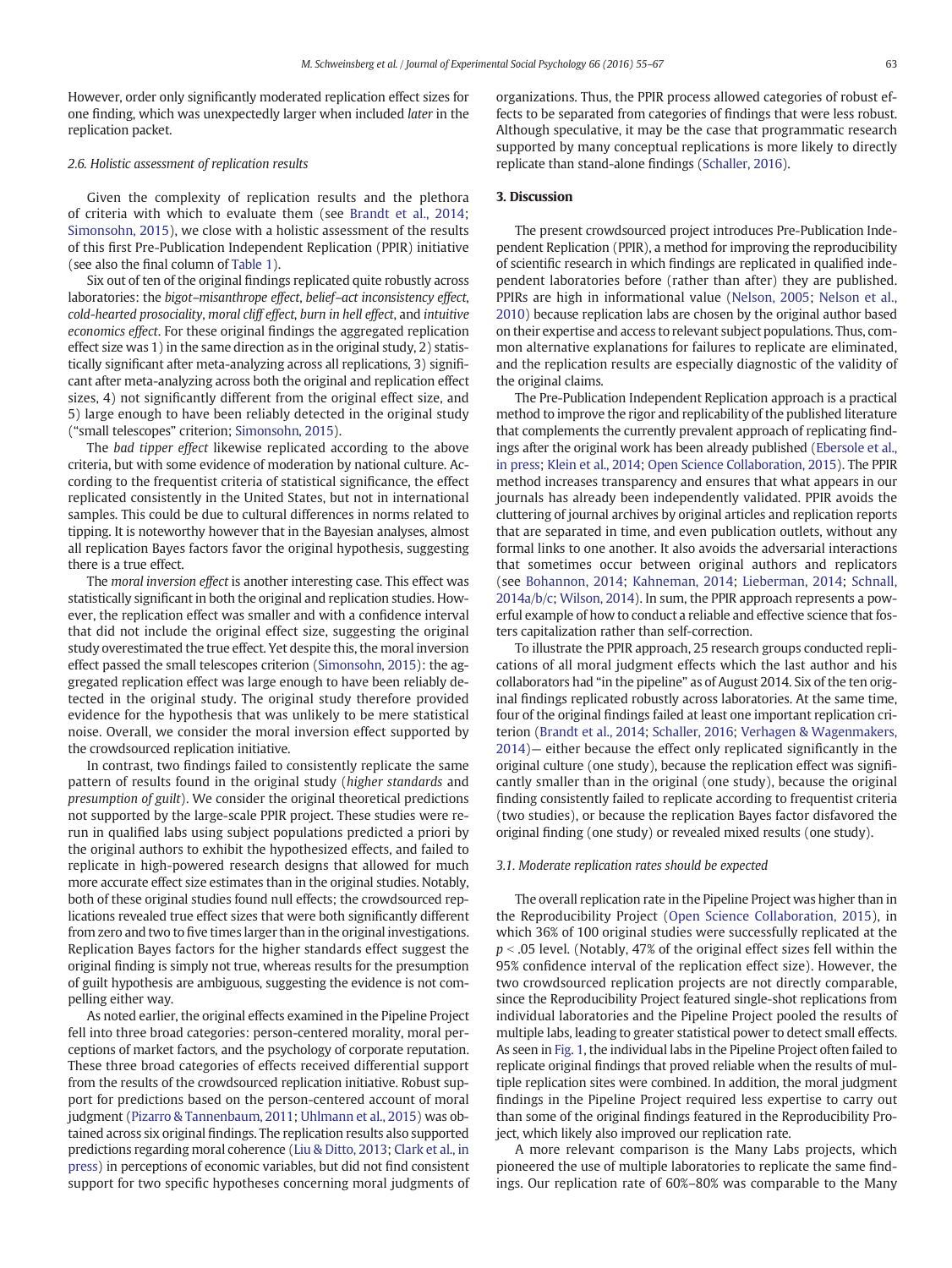Labs 1 project, in which eleven out of thirteen effects replicated across 36 laboratories [\(Klein et al., 2014](#page-11-0)). However it was higher than in Many Labs 3, in which only 30% of ten original studies replicated across 20 laboratories ([Ebersole et al., in press\)](#page-11-0). Importantly, both original studies from our Pipeline Project that failed to replicate (higher standard and presumption of guilt), as well as the studies which replicated with highly variable results across cultures (bad tipper) or obtained a smaller replication effect size than the original (moral inversion) featured open data and materials. They also featured no use of questionable research practices such as optional stopping, failing to report all dependent measures, or removal of subjects, conditions, and outliers [\(Simmons et al.,](#page-12-0) [2011\)](#page-12-0). This underscores the fact that studies will often fail to replicate for reasons having nothing to do with scientific fraud or questionable research practices.

It is important to remember that null hypothesis significance testing establishes a relatively low threshold of evidence. Thus, many effects that were supported in the original study should not find statistical support in replication studies [\(Stanley & Spence, 2014\)](#page-12-0), especially if the original study was underpowered [\(Cumming, 2008](#page-11-0); [Davis-Stober &](#page-11-0) [Dana, 2014;](#page-11-0) [Simmons, Nelson, & Simonsohn, 2013](#page-12-0)) and the replication relied on participants from a different culture or demographic group who may have interpreted the materials differently ([Fabrigar &](#page-11-0) [Wegener, 2015;](#page-11-0) [Stroebe, 2016\)](#page-12-0). In the present crowdsourced PPIR investigation, the replication rate was imperfect despite original studies that were conducted transparently and re-examined by qualified replicators. It may be expecting too much for an effect obtained in one laboratory and subject population to automatically replicate in any other laboratory and subject population.

Increasing sample sizes dramatically (for instance, to 200 subjects per cell) reduces both Type 1 and Type 2 errors by increasing statistical power, but may not be logistically or economically feasible for many research laboratories ([Schaller, 2016](#page-12-0)). Researchers could instead run initial studies with moderate sample sizes (for instance, 50 subjects per condition in the case of an experimental study; [Simmons et al., 2013\)](#page-12-0), conduct similarly powered self-replications, and then explore the generality and boundary conditions of the effect in large-sample crowdsourced PPIR projects. This is a variation of the Explore Small, Confirm Big strategy proposed by [Sakaluk \(2016\).](#page-12-0)

It may also be useful to consider a Bayesian framework for evaluating replication results. Instead of forcing a yes-no decision based on statistical significance, in which nonsignificant results are interpreted as failures to replicate, a replication Bayes factor allows us to assess the degree to which the evidence supports the original effect or the null hypothesis ([Verhagen & Wagenmakers, 2014](#page-12-0)).

#### 3.2. Limitations and challenges of pre-publication independent replication

It is important to also consider disadvantages of seeking to independently replicate findings prior to publication. Although more collegial and collaborative than replications of published findings ([Bohannon,](#page-11-0) [2014\)](#page-11-0), PPIRs do not speak to the reproducibility of classic and widely influential findings in the field, as is the case for instance with the Many Labs investigations ([Ebersole et al., in press;](#page-11-0) [Klein et al., 2014](#page-11-0)). Rather, PPIRs can help scholars ensure the validity and reproducibility of their emerging research streams. The benefit of PPIR is perhaps clearest in the case of "hot" new findings celebrated at conferences and likely headed toward publication in high-profile journals and widespread media coverage. In these cases, there is enormous benefit to ensuring the reliability of the work before it becomes common knowledge among the general public. Correcting unreliable, but widely disseminated, findings post-publication ([Lewandowsky, Ecker, Seifert, Schwarz, &](#page-11-0) [Cook, 2012\)](#page-11-0) is much more difficult than systematically replicating new findings in independent laboratories before they appear in print [\(Schooler, 2014](#page-12-0)).

Critics have suggested that effect sizes in replications of already published work may be biased downward by lack of replicator expertise, use of replication samples where the original effect would not be theoretically expected to emerge (at least without further pre-testing), and confirmation bias on the part of skeptical replicators ([Lieberman,](#page-11-0) [2014](#page-11-0); [Schnall, 2014a/b/c;](#page-12-0) [Schwarz & Strack, 2014;](#page-12-0) [Stroebe & Strack,](#page-12-0) [2014;](#page-12-0) [Wilson, 2014](#page-12-0)). PPIR explicitly recruits expert partner laboratories with relevant participant populations and is less subject to these concerns. However, PPIRs could potentially suffer from the reverse problem, in other words estimated effect sizes that are upwardly biased. In a PPIR, replicators likely begin with the hope of confirming the original findings, especially if they are co-authors on the same research report or are part of the same social network as the original authors. But at the same time, the replication analyses are pre-registered, which dramatically reduces researcher degrees of freedom to drop dependent measures, strategically remove outliers, selectively report studies, and so forth. The replication datasets are further publicly posted on the internet. It is difficult to see how a replicator could artificially bias the result in favor of the original finding without committing outright fraud. The incentive to confirm the original finding in the PPIR may simply lead replicators to treat the study with the same care and professionalism that they would their own original work.

The respective strengths and weaknesses of PPIRs and replications of already published work can effectively balance one another. Initiatives such as Many Labs and the Reproducibility Project speak to the reliability of already well-known and influential research; PPIRs provide a check against findings becoming too well-known and influential prematurely, before they are established as reliable.

Both existing replication methods ([Klein et al., 2014\)](#page-11-0) and PPIRs are best suited to simple studies that do not require very high levels of expertise to carry out, such as those in the present Pipeline Project. Many original findings suffer from a limited pool of qualified experts able and willing to replicate them. In addition, studies that involve sensitive manipulations can fail even in the hands of experts. For such studies, the informational value of null effects will generally be lower than positive effects, since null effects could be either due to an incorrect hypothesis or some aspect of the study not being executed correctly [\(Mitchell, 2014\)](#page-12-0). Thus, although replication failures in the Pipeline Project have high informational value, not all future PPIRs will be so diagnostic of scientific truth.

Finally, it would be logistically challenging to implement prepublication independent replication as a routine method for every paper in a researcher's pipeline. The number of new original findings emerging will invariably outweigh the PPIR opportunities. In practice, some lower-profile findings will face difficulties attracting replication laboratories to carry out PPIRs. Researchers may pursue PPIRs for projects they consider particularly important and likely to be influential, or that have policy implications. We discuss potential ways to incentivize and integrate PPIRs into the current publication system below.

#### 3.3. Implementing and incentivizing PPIRs

Rather than advocate for mandatory independent replication prior to publication, we suggest that the improved credibility of findings that are independently replicated will constitute an increasingly important quality signal in the coming years. As a field we can establish a premium for research that has been independently replicated prior to publication through favorable reviews and editorial decisions. Replicators can either be acknowledged formally as authors (with their role in the project made explicit in the author contribution statement) or a separate replication report can be submitted and published alongside the original paper. Research groups can also engage in "study swaps" in which they replicate each other's ongoing work.

Organizing independent replications across partner universities can be an arduous and time-consuming endeavor. Researchers with limited resources need a way to independently confirm the reliability of their work. To facilitate more widespread implementation of PPIRs, we plan to create a website where original authors can nominate their findings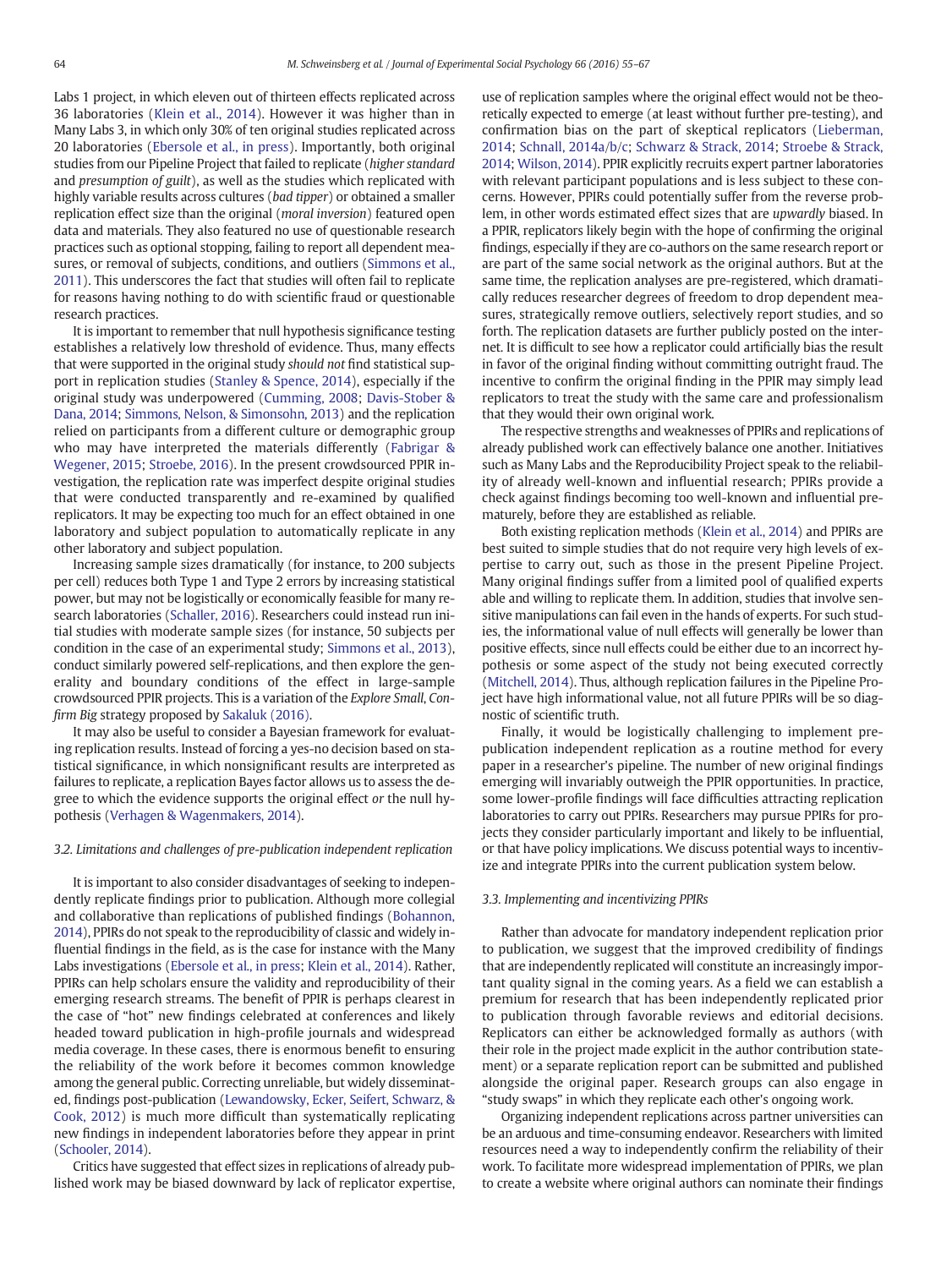for PPIRs and post their study materials. Graduate methods classes all over the world will then adopt these for PPIR projects and the results will be published as the Pipeline Project 2 with the original researchers and replicators as co-authors. Additional information obtained from the replications (such as more precise measures of effect size, narrower confidence intervals, etc.) can then be incorporated into the final publications by the original authors with the replicators thanked in the acknowledgments. Obviously this approach is best suited to simple studies that require little expertise, such that a first-year graduate student can easily run the replications.

For original studies requiring high expertise and/or specialized equipment, one can envision a large online pool of interested laboratories, with expertise and resources publicly listed. The logic is similar to that of a temporary internet labor market, in which employers and workers in different parts of the world post profiles and find suitable matches through a bidding process. A similar "collaborator commons" for open science projects could be used to match original laboratories seeking to have their work replicated with qualified experts.<sup>2</sup> Leveraging such an approach, even studies that require a great deal of expertise could be replicated independently prior to publication, so long as a suitable partner lab elsewhere in the world can be identified. The Many Lab website for online collaborations recently introduced by the Open Science Center [\(Ebersole, Klein, & Atherton, 2014\)](#page-11-0) already provides the beginnings of such a system.

An online marketplace in which researchers offer up particular findings for replication can also help determine the interest and importance of the finding. Few will volunteer to help replicate an effect that is not interesting or novel. Thus a marketplace approach can not only help select out effects that are not reliable before publication, but also those that are less likely to capture broad interest from other researchers who study the same topic.

A challenge for pre-publication independent replication is credit and authorship. It is standard practice on crowdsourced replication projects to include replicators as co-authors (e.g., [Alogna et al., 2014](#page-11-0); [Ebersole](#page-11-0) [et al., in press;](#page-11-0) [Klein et al., 2014;](#page-11-0) [Lai et al., 2014](#page-11-0)); we know of no exception to this principle. As with any large-scale collaborative project, author contributions are typically more limited than a traditional research publication, but this is proportional to the credit received— 54th author will gain no one an academic position or tenure promotion. Yet many colleagues still choose to take part, and large crowdsourced projects with long author strings have become increasingly common in recent years. This "many authors" approach is critical to the viability of crowdsourced research as a means to improve the rigor and replicability of our science. However, an extended author string can make it difficult to distinguish the relative contributions of different project members. Detailed author contribution statements are critical to clarifying each person's respective project roles.

#### 3.4. Integrating PPIRs and cross-cultural research

Cross-cultural research bears important similarities with PPIRs, in that original studies are repeated in new populations by partner laboratories. Most research investigations unfortunately do not include cross-cultural comparisons [\(Henrich et al., 2010\)](#page-11-0), leaving it an open question whether the observed phenomenon is similar or different outside the culture in which the research was originally done. It is worth considering how PPIRs and cross-cultural research can be better integrated to establish either the generalizability or cultural boundaries of a phenomenon.

Based on the theorizing underlying the ten effects selected for the Pipeline project, the original findings should have replicated consistently across laboratories. No cultural differences were hypothesized beforehand, yet such differences did emerge. For instance, a number of effects were significantly smaller outside of the original culture of the

United States. We suggest that researchers conducting PPIRs include any anticipated moderation by replication location in their preregistration plan ([Wagenmakers et al., 2012\)](#page-12-0). This allows for tests of a priori predictions regarding the cultural variability of a phenomenon. In cases such as ours in which the results point to unanticipated cultural differences, we suggest the investigators follow up with further confirmatory replications.

More ambitiously, large globally distributed PPIR initiatives could adopt a replication chain approach to probe the generalizability vs. cultural boundaries of an effect as efficiently as possible (see [Hüffmeier,](#page-11-0) [Mazei & Schultze, 2016;](#page-11-0) and [Kahneman, 2012,](#page-11-0) for complementary perspectives on how sequences of replications can inform theory and practice). In a replication chain, each original effect is first replicated in partner laboratories with subject populations as similar as possible to the original one. For instance, if a researcher at the University of Washington believes she has identified a reliable effect among UW undergraduates, the effect is first replicated at the University of Oregon and then other institutions in the United States. Only findings that replicate reliably within their original culture would then qualify for international replications at partner institutions in China, France, Singapore, and so on. There is little sense in expending limited resources on effects that do not consistently replicate even in similar subject populations.

Once an effect is established as reliable in its culture of origin, claims of cross-cultural universality can be put to a rigorous test by deliberately selecting the available replication sample as different as possible from the original subject population [\(Norenzayan & Heine, 2005\)](#page-12-0). For instance, if a researcher at Princeton predicts that she has identified a universal judgmental bias, laboratories in non-Western cultures with access to less educated subject populations should be engaged for the PPIRs. A successful field replication ([Maner, 2016\)](#page-12-0) among fishing net weavers in a rural village in China provides critical evidence of universality; a successful replication at Harvard adds very little evidence in support of this particular claim.

Alternatively, crowdsourced PPIR initiatives could coordinate laboratories to systematically test cultural moderators hypothesized a priori by the original authors ([Henrich et al., 2010](#page-11-0)). Once the finding is established as reliable in its original culture, the authors select a specific culture or cultures for the replications in which the effect is expected to be absent or reverse on a priori grounds (e.g., Eastern vs. Western cultures; [Nisbett, Peng, Choi, & Norenzayan, 2001](#page-12-0)). Systematic tests across multiple universities in each culture then provide a safeguard against the nonrepresentative samples at each institution, which could confound comparisons if just one student population from each culture is used.

#### 4. Conclusion

Pre-Publication Independent Replication is a collaborative approach to improving research quality in which original authors nominate their own unpublished findings and select expert laboratories to replicate their work. The aim is a replication process free of acrimony and final results high in scientific truth value. We illustrate the PPIR approach through crowdsourced replications of the last author's research pipeline, revealing the mix of robust, qualified, and culturally-variable effects that are to be expected when original studies and replications are conducted transparently. Integrating pre-publication independent replication into our research streams holds enormous potential for building connections between colleagues and increasing the robustness and reliability of scientific knowledge, whether in psychology or in other disciplines.

### Author contributions

The first, second, and last authors contributed equally to the project. Eric Luis Uhlmann designed the Pipeline Project and wrote the initial <sup>2</sup> We thank Raphael Silberzahn for suggesting this approach to implementing PPIRs. project proposal. Martin Schweinsberg, Nikhil Madan, Michelangelo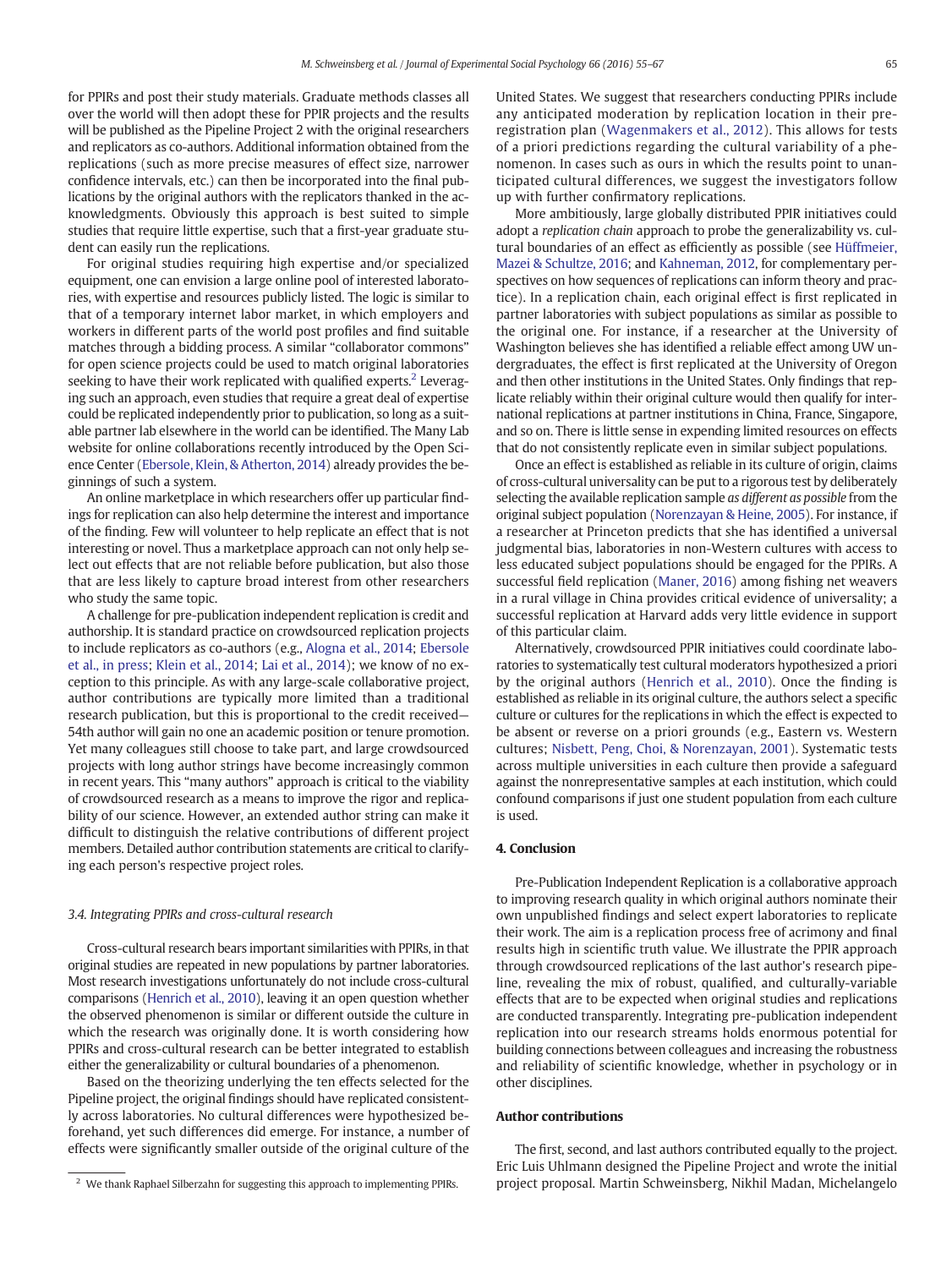<span id="page-11-0"></span>Vianello, Amy Sommer, Jennifer Jordan, Warren Tierney, Eli Awtrey, and Luke (Lei) Zhu served as project coordinators. Daniel Diermeier, Justin E. Heinze, Malavika Srinivasan, David Tannenbaum, Eric Luis Uhlmann, and Luke Zhu contributed original studies for replication. Michelangelo Vianello, Jennifer Jordan, Amy Sommer, Eli Awtrey, Eliza Bivolaru, Jason Dana, Clintin P. Davis-Stober, Christilene du Plessis, Quentin F. Gronau, Andrew C. Hafenbrack, Eko Yi Liao, Alexander Ly, Maarten Marsman, Toshio Murase, Israr Qureshi, Michael Schaerer, Nico Thornley, Christina M. Tworek, Eric-Jan Wagenmakers, and Lynn Wong helped analyze the data. Eli Awtrey, Jennifer Jordan, Amy Sommer, Tabitha Anderson, Christopher W. Bauman, Wendy L. Bedwell, Victoria Brescoll, Andrew Canavan, Jesse J. Chandler, Erik Cheries, Sapna Cheryan, Felix Cheung, Andrei Cimpian, Mark A. Clark, Diana Cordon, Fiery Cushman, Peter Ditto, Thomas Donahue, Sarah E. Frick, Monica Gamez-Djokic, Rebecca Hofstein Grady, Jesse Graham, Jun Gu, Adam Hahn, Brittany E. Hanson, Nicole J. Hartwich, Kristie Hein, Yoel Inbar, Lily Jiang, Tehlyr Kellogg, Deanna M. Kennedy, Nicole Legate, Timo P. Luoma, Heidi Maibuecher, Peter Meindl, Jennifer Miles, Alexandra Mislin, Daniel Molden, Matt Motyl, George Newman, Hoai Huong Ngo, Harvey Packham, Philip S. Ramsay, Jennifer Lauren Ray, Aaron M. Sackett, Anne-Laure Sellier, Tatiana Sokolova, Walter Sowden, Daniel Storage, Xiaomin Sun, Christina M. Tworek, Jay J. van Bavel, Anthony N. Washburn, Cong Wei, Erik Wetter, and Carlos T. Wilson carried out the replications. Adam Hahn, Nicole Hartwich, Timo Luoma, Hoai Huong Ngo, and Sophie-Charlotte Darroux translated study materials from English into the local language. Eric Luis Uhlmann and Martin Schweinsberg wrote the first draft of the paper and numerous authors provided feedback, comments, and revisions. Correspondence concerning this paper should be addressed to Martin Schweinsberg, Boulevard de Constance, 77305 Fontainebleau, France, [martin.schweinsberg@insead.edu](mailto:martin.schweinsberg@insead.edu), or to Eric Luis Uhlmann, INSEAD Organizational Behavior Area, 1 Ayer Rajah Avenue, 138676 Singapore, [eric.](mailto:eric.uhlmann@insead.edu) [uhlmann@insead.edu](mailto:eric.uhlmann@insead.edu). The Pipeline Project was generously supported by an R&D grant from INSEAD.

#### Appendix A. Supplementary data

Supplementary data to this article can be found online at [http://dx.](http://dx.doi.org/10.1016/j.jesp.2015.10.001) [doi.org/10.1016/j.jesp.2015.10.001](http://dx.doi.org/10.1016/j.jesp.2015.10.001).

#### **References**

- Alogna, V. K., Attaya, M. K., Aucoin, P., Bahník, Š., Birch, S., Birt, A. R., et al. (2014). [Registered replication report: Schooler & Engstler-Schooler \(1990\).](http://refhub.elsevier.com/S0022-1031(15)30001-9/rf8000) Perspectives on [Psychological Science](http://refhub.elsevier.com/S0022-1031(15)30001-9/rf8000), 9(5), 556–578.
- Azar, O. H. (2007). [The social norm of tipping: A review.](http://refhub.elsevier.com/S0022-1031(15)30001-9/rf0005) Journal of Applied Social [Psychology](http://refhub.elsevier.com/S0022-1031(15)30001-9/rf0005), 37(2), 380–402.
- Begley, C. G., & Ellis, L. M. (2012). [Drug development: Raise standards for preclinical](http://refhub.elsevier.com/S0022-1031(15)30001-9/rf0010) [cancer research.](http://refhub.elsevier.com/S0022-1031(15)30001-9/rf0010) Nature, 483, 531–533.
- Berinsky, A., Margolis, M. F., & Sances, M. W. (2016). [Can we turn shirkers into workers?](http://refhub.elsevier.com/S0022-1031(15)30001-9/rf0015) [Journal of Experimental Social Psychology](http://refhub.elsevier.com/S0022-1031(15)30001-9/rf0015), 66, 20–28.
- Blendon, R. J., Benson, J. M., Brodie, M., Morin, R., Altman, D. E., Gitterman, G., Brossard, M., & James, M. (1997). [Bridging the gap between the public's and economists' views of](http://refhub.elsevier.com/S0022-1031(15)30001-9/rf0020) the economy. [Journal of Economic Perspectives](http://refhub.elsevier.com/S0022-1031(15)30001-9/rf0020), 11, 105–118.
- Bohannon, J. (2014). [Replication effort provokes praise](http://refhub.elsevier.com/S0022-1031(15)30001-9/rf0025)—And 'bullying' charges. Science, 344[, 788](http://refhub.elsevier.com/S0022-1031(15)30001-9/rf0025)–789.
- Borenstein, M., Hedges, L. V., Higgins, J. P., & Rothstein, H. R. (2011). [Introduction to meta](http://refhub.elsevier.com/S0022-1031(15)30001-9/rf0030)analysis. [John Wiley & Sons.](http://refhub.elsevier.com/S0022-1031(15)30001-9/rf0030)
- Brandt, M. J., IJzerman, H., Dijksterhuis, A., Farach, F., Geller, J., Giner-Sorolla, R., Grange, J. A., Perugini, M., Spies, J., & van 't Veer, A. (2014). [The replication recipe: What makes for a](http://refhub.elsevier.com/S0022-1031(15)30001-9/rf0035) convincing replication? [Journal of Experimental Social Psychology](http://refhub.elsevier.com/S0022-1031(15)30001-9/rf0035), 50, 217–224.
- Button, K. S., Ioannidis, J. P. A., Mokrysz, C., Nosek, B. A., Flint, J., Robinson, E. S. J., & Munafo, M. R. (2013). [Power failure: Why small sample size undermines the reliability of](http://refhub.elsevier.com/S0022-1031(15)30001-9/rf0040) neuroscience. [Nature Reviews Neuroscience](http://refhub.elsevier.com/S0022-1031(15)30001-9/rf0040), 14, 1–12.
- Caplan, B. (2001). [What makes people think like economists? Evidence on economic](http://refhub.elsevier.com/S0022-1031(15)30001-9/rf0045) cognition from the '[Survey of Americans and Economists on the Economy](http://refhub.elsevier.com/S0022-1031(15)30001-9/rf0045)'. Journal [of Law and Economics](http://refhub.elsevier.com/S0022-1031(15)30001-9/rf0045), 43, 395–426.
- Caplan, B. (2002). [Systematically biased beliefs about economics: Robust evidence of](http://refhub.elsevier.com/S0022-1031(15)30001-9/rf0050) judgmental anomalies from the '[Survey of Americans and Economists on the Economy'.](http://refhub.elsevier.com/S0022-1031(15)30001-9/rf0050) [The Econometrics Journal](http://refhub.elsevier.com/S0022-1031(15)30001-9/rf0050), 112, 433–458.
- Clark, C. J., Chen, E. E., & Ditto, P. H. (2015). [Moral coherence processes: Constructing cul](http://refhub.elsevier.com/S0022-1031(15)30001-9/rf0055)pability and consequences. [Current Opinion in Psychiatry](http://refhub.elsevier.com/S0022-1031(15)30001-9/rf0055) (in press).
- Cochran, W. G., & Carroll, S. P. (1953). [A sampling investigation of the ef](http://refhub.elsevier.com/S0022-1031(15)30001-9/rf0060)ficiency of [weighting inversely as the estimated variance.](http://refhub.elsevier.com/S0022-1031(15)30001-9/rf0060) Biometrics, 9(4), 447–459.
- Cohen, J. (1988). [Statistical power analysis for the behavioral sciences](http://refhub.elsevier.com/S0022-1031(15)30001-9/rf0065) (2nd ed.). New Jersey: [Lawrence Erlbaum Associates.](http://refhub.elsevier.com/S0022-1031(15)30001-9/rf0065)
- Cooper, H., & Hedges, L. (Eds.). (1994). [The handbook of research synthesis](http://refhub.elsevier.com/S0022-1031(15)30001-9/rf0070). New York: [Russell Sage Foundation.](http://refhub.elsevier.com/S0022-1031(15)30001-9/rf0070)
- Cumming, G. (2008). [Replication and p intervals: p values predict the future only vaguely,](http://refhub.elsevier.com/S0022-1031(15)30001-9/rf0075) but confidence intervals do much better. [Perspectives on Psychological Science](http://refhub.elsevier.com/S0022-1031(15)30001-9/rf0075), 3(4), 286–[300.](http://refhub.elsevier.com/S0022-1031(15)30001-9/rf0075)
- Curran, P. G. (2016). [Methods for the detection of carelessly invalid responses in survey](http://refhub.elsevier.com/S0022-1031(15)30001-9/rf0080) data. [Journal of Experimental Social Psychology](http://refhub.elsevier.com/S0022-1031(15)30001-9/rf0080), 66, 4–19.
- Davis-Stober, C. P., & Dana, J. (2014). [Comparing the accuracy of experimental estimates](http://refhub.elsevier.com/S0022-1031(15)30001-9/rf0085) [to guessing: A new perspective on replication and the](http://refhub.elsevier.com/S0022-1031(15)30001-9/rf0085) "crisis of confidence" in psychology. [Behavior Research Methods](http://refhub.elsevier.com/S0022-1031(15)30001-9/rf0085), 46, 1–14.
- Diermeier, D. (2011). [Reputation rules: Strategies for building your company's most valuable](http://refhub.elsevier.com/S0022-1031(15)30001-9/rf0090) asset. [McGraw-Hill.](http://refhub.elsevier.com/S0022-1031(15)30001-9/rf0090)
- Ditto, P. H., & Lopez, D. F. (1992). [Motivated skepticism: The use of differential decision](http://refhub.elsevier.com/S0022-1031(15)30001-9/rf0095) [criteria for preferred and nonpreferred conclusions.](http://refhub.elsevier.com/S0022-1031(15)30001-9/rf0095) Journal of Personality and Social [Psychology](http://refhub.elsevier.com/S0022-1031(15)30001-9/rf0095), 63, 568–584.
- Ebersole, C. R., Klein, R. A., & Atherton, O. E. (2014). The Many Lab. [https://osf.io/89vqh/](https://www.osf.io/89vqh/).
- Ebersole, C. R., Atherton, O. E., Belanger, A. L., Skulborstad, H. M., ... Nosek, B. A. (2015). [Many Labs 3: Evaluating participant pool quality across the academic semester via](http://refhub.elsevier.com/S0022-1031(15)30001-9/rf0105) replication. [Journal of Experimental Social Psychology](http://refhub.elsevier.com/S0022-1031(15)30001-9/rf0105) (in press).
- Fabrigar, L. R., & Wegener, D. T. (2016). [Conceptualizing and evaluating the replication of](http://refhub.elsevier.com/S0022-1031(15)30001-9/rf0110) research results. [Journal of Experimental Social Psychology](http://refhub.elsevier.com/S0022-1031(15)30001-9/rf0110), 66, 68–80.
- Fehr, R., & Gelfand, M. J. (2010). [When apologies work: How matching apology compo](http://refhub.elsevier.com/S0022-1031(15)30001-9/rf0115)[nents to victims' self-construals facilitates forgiveness.](http://refhub.elsevier.com/S0022-1031(15)30001-9/rf0115) Organizational Behavior and [Human Decision Processes](http://refhub.elsevier.com/S0022-1031(15)30001-9/rf0115), 113(1), 37–50.
- Festinger, L. (1957). A theory of cognitive dissonance. [Stanford, CA: Stanford University](http://refhub.elsevier.com/S0022-1031(15)30001-9/rf0120) **Press**
- Gilbert, D. (2014). Some thoughts on shameless bullies. (Available at: [http://www.wjh.](http://www.wjh.harvard.edu/~dtg/Bullies.pdf) [harvard.edu/~dtg/Bullies.pdf](http://www.wjh.harvard.edu/~dtg/Bullies.pdf)).
- Greenwald, A. G., Nosek, B. A., & Banaji, M. R. (2003). [Understanding and using the Implic](http://refhub.elsevier.com/S0022-1031(15)30001-9/rf0135)[it Association Test: I. An improved scoring algorithm.](http://refhub.elsevier.com/S0022-1031(15)30001-9/rf0135) Journal of Personality and Social [Psychology](http://refhub.elsevier.com/S0022-1031(15)30001-9/rf0135), 85, 197–216.
- Hales, A. H. (2016). [Does the conclusion follow from the evidence? Recommendations for](http://refhub.elsevier.com/S0022-1031(15)30001-9/rf0140) improving research. [Journal of Experimental Social Psychology](http://refhub.elsevier.com/S0022-1031(15)30001-9/rf0140), 66, 39–46.
- Henrich, J., Heine, S. J., & Norenzayan, A. (2010). [The weirdest people in the world?](http://refhub.elsevier.com/S0022-1031(15)30001-9/rf0145) [Behavioral and Brain Sciences](http://refhub.elsevier.com/S0022-1031(15)30001-9/rf0145), 33, 61–83.
- Hsee, C. K., Loewenstein, G. F., Blount, S., & Bazerman, M. H. (1999). [Preference reversals](http://refhub.elsevier.com/S0022-1031(15)30001-9/rf0150) [between joint and separate evaluation of options: A review and theoretical analysis.](http://refhub.elsevier.com/S0022-1031(15)30001-9/rf0150) [Psychological Bulletin](http://refhub.elsevier.com/S0022-1031(15)30001-9/rf0150), 125(5), 576–590.
- Hüffmeier, J., Mazei, J., & Schultze, T. (2016). [Reconceptualizing replication as a sequence of](http://refhub.elsevier.com/S0022-1031(15)30001-9/rf0155) [different studies: A replication typology.](http://refhub.elsevier.com/S0022-1031(15)30001-9/rf0155) Journal of Experimental Social Psychology, 66, 81–[92.](http://refhub.elsevier.com/S0022-1031(15)30001-9/rf0155)
- Ioannidis, J. P. (2005). Why most published research findings are false. PLoS Medicine ([http://www.plosmedicine.org/article/info%3Adoi%2F10.1371%2Fjournal.pmed.](http://dx.doi.org/) [0020124\)](http://dx.doi.org/).
- Ioannidis, J. P. A., & Trikalinos, T. A. (2007). [An exploratory test for an excess of signi](http://refhub.elsevier.com/S0022-1031(15)30001-9/rf0165)ficant findings. [Clinical Trials](http://refhub.elsevier.com/S0022-1031(15)30001-9/rf0165), 4, 245–253.
- Jeffreys, H. (1961). Theory of probability [\(3rd ed.\). Oxford, UK: Oxford University Press.](http://refhub.elsevier.com/S0022-1031(15)30001-9/rf0170)

Jordan, J., Diermeier, D. A., & Galinsky, A. D. (2012). [The strategic samaritan: How effec](http://refhub.elsevier.com/S0022-1031(15)30001-9/rf0175)[tiveness and proximity affect corporate responses to external crises.](http://refhub.elsevier.com/S0022-1031(15)30001-9/rf0175) Business Ethics Quarterly, 22[\(04\), 621](http://refhub.elsevier.com/S0022-1031(15)30001-9/rf0175)–648.

- Kahneman, D. (2012). A proposal to deal with questions about priming effects. Retrieved at: [http://www.nature.com/polopoly\\_fs/7.6716.1349271308!/suppinfoFile/Kahneman%](http://www.nature.com/polopoly_fs/7.6716.1349271308!/suppinfoFile/Kahneman%20Letter.pdf) [20Letter.pdf](http://www.nature.com/polopoly_fs/7.6716.1349271308!/suppinfoFile/Kahneman%20Letter.pdf)
- Kahneman, D. (2014). [A new etiquette for replication.](http://refhub.elsevier.com/S0022-1031(15)30001-9/rf0185) Social Psychology, 45(4), 310-311. Kass, R. E., & Raftery, A. E. (1995). Bayes factors. [Journal of the American Statistical Associ-](http://refhub.elsevier.com/S0022-1031(15)30001-9/rf0190)
- ation, 90[, 773](http://refhub.elsevier.com/S0022-1031(15)30001-9/rf0190)–795. Kitchin, R. (2014). [The data revolution: Big data, open data, data infrastructures and their](http://refhub.elsevier.com/S0022-1031(15)30001-9/rf0195) [consequences.](http://refhub.elsevier.com/S0022-1031(15)30001-9/rf0195) Sage.
- Klein, R. A., Ratliff, K. A., Vianello, M., Adams, R. B., Jr., Bahník, Š., Bernstein, M. J., ... Nosek, B. A. (2014). [Investigating variation in replicability: A](http://refhub.elsevier.com/S0022-1031(15)30001-9/rf0200) "many labs" replication project. [Social Psychology](http://refhub.elsevier.com/S0022-1031(15)30001-9/rf0200), 45(3), 142–152.

Kunda, Z. (1990). [The case for motivated reasoning.](http://refhub.elsevier.com/S0022-1031(15)30001-9/rf0205) Psychological Bulletin, 108, 480–498.

- Lai, C. K., Marini, M., Lehr, S. A., Cerruti, C., Shin, J. L., Joy-Gaba, J. A., ... Nosek, B. A. (2014). [A](http://refhub.elsevier.com/S0022-1031(15)30001-9/rf0210) [comparative investigation of 17 interventions to reduce implicit racial preferences.](http://refhub.elsevier.com/S0022-1031(15)30001-9/rf0210) [Journal of Experimental Psychology: General](http://refhub.elsevier.com/S0022-1031(15)30001-9/rf0210), 143, 1765–1785.
- Landy, J., & Uhlmann, E. L. (2015). [Morality is personal. Invited submission to J. Graham, &](http://refhub.elsevier.com/S0022-1031(15)30001-9/rf0215) K. Gray (Eds.), [The atlas of moral psychology](http://refhub.elsevier.com/S0022-1031(15)30001-9/rf0215).
- Lewandowsky, S., Ecker, U. K. H., Seifert, C., Schwarz, N., & Cook, J. (2012). [Misinformation](http://refhub.elsevier.com/S0022-1031(15)30001-9/rf0220) [and its correction: Continued in](http://refhub.elsevier.com/S0022-1031(15)30001-9/rf0220)fluence and successful debiasing. Psychological Science [in the Public Interest](http://refhub.elsevier.com/S0022-1031(15)30001-9/rf0220), 13, 106–131.
- Lieberman, M. D. (2014). Latitudes of acceptance. Available online at: [http://edge.org/](http://edge.org/conversation/latitudes-of-acceptance) [conversation/latitudes-of-acceptance](http://edge.org/conversation/latitudes-of-acceptance)
- Lipsey, M. W., & Wilson, D. B. (2001). Practical meta-analysis [\(Vol. 49\). Thousand Oaks,](http://refhub.elsevier.com/S0022-1031(15)30001-9/rf0230) [CA: Sage publications.](http://refhub.elsevier.com/S0022-1031(15)30001-9/rf0230)
- Liu, B., & Ditto, P. H. (2013). [What dilemma? Moral evaluation shapes factual belief.](http://refhub.elsevier.com/S0022-1031(15)30001-9/rf0235) Social [Psychological and Personality Science](http://refhub.elsevier.com/S0022-1031(15)30001-9/rf0235), 4, 316–323.
- Lord, C. G., Ross, L., & Lepper, M. R. (1979). [Biased assimilation and attitude polarization:](http://refhub.elsevier.com/S0022-1031(15)30001-9/rf0240) [The effects of prior theories on subsequently considered evidence.](http://refhub.elsevier.com/S0022-1031(15)30001-9/rf0240) Journal of [Personality and Social Psychology](http://refhub.elsevier.com/S0022-1031(15)30001-9/rf0240), 37, 2098–2109.
- Ly, A., Verhagen, A. J., & Wagenmakers, E.-J. (2015). [Harold Jeffreys's default Bayes factor](http://refhub.elsevier.com/S0022-1031(15)30001-9/rf0245) [hypothesis tests: Explanation, extension, and application in psychology.](http://refhub.elsevier.com/S0022-1031(15)30001-9/rf0245) Journal of [Mathematical Psychology](http://refhub.elsevier.com/S0022-1031(15)30001-9/rf0245) (in press).
- Mahoney, M. J. (1977). [Publication prejudices: An experimental study of con](http://refhub.elsevier.com/S0022-1031(15)30001-9/rf0250)firmatory [bias in the peer review system.](http://refhub.elsevier.com/S0022-1031(15)30001-9/rf0250) Cognitive Therapy and Research, 1(2), 161–175.